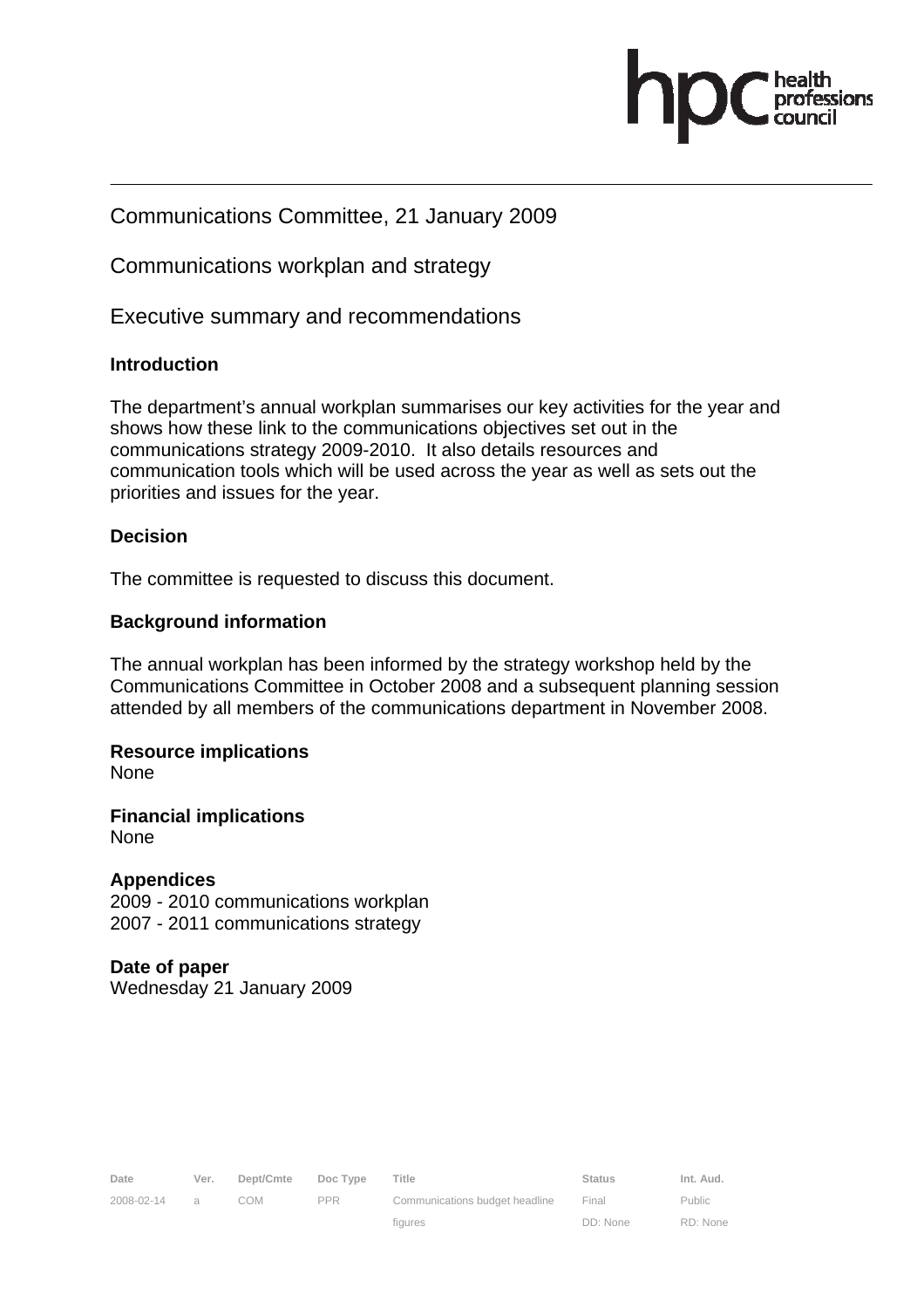# **Communications Workplan 2009 – 2010**

# **Contents**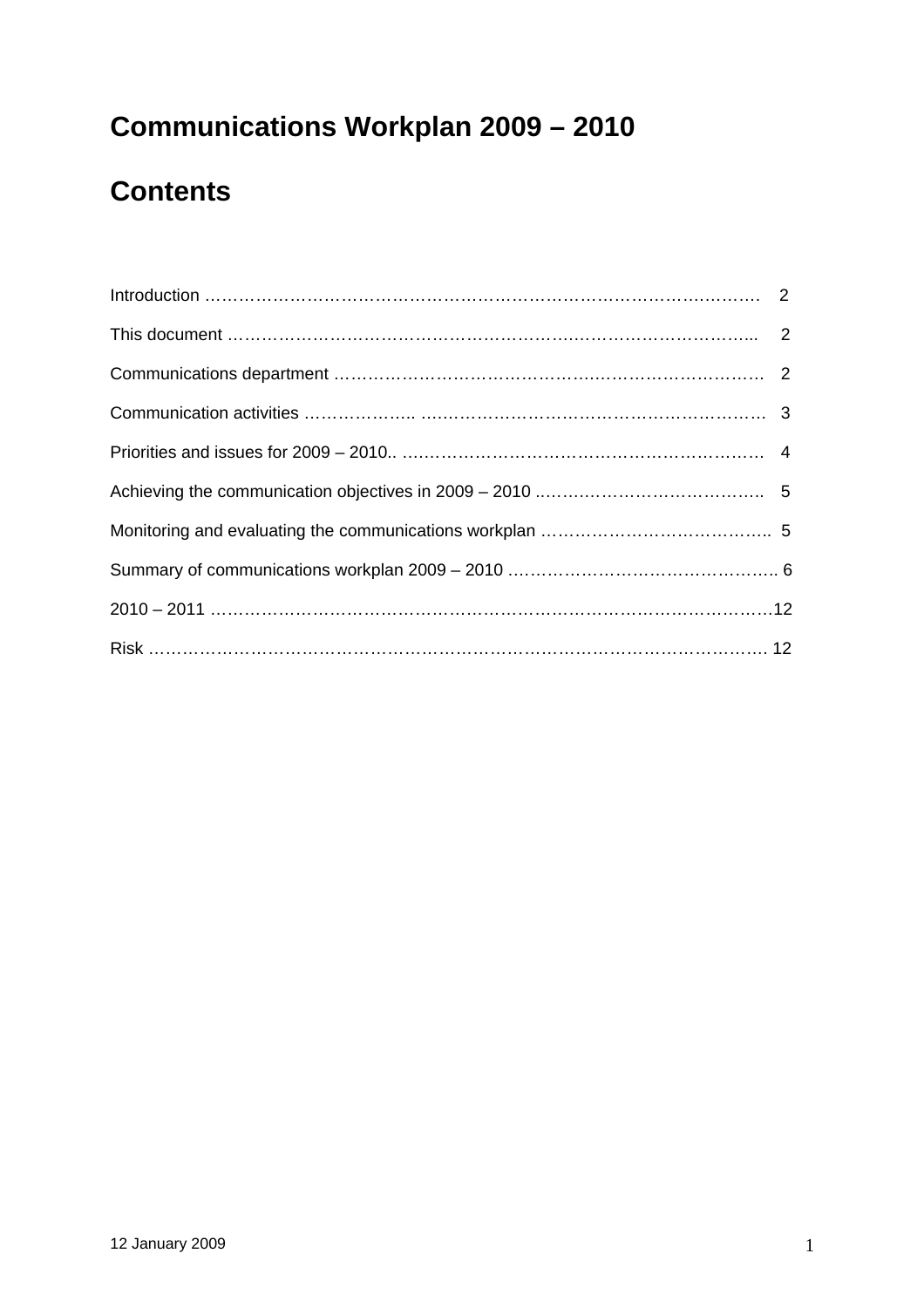#### **Introduction**

The communication workplan for 2009 - 2010 details our main areas of work and sets out how we will work towards achieving the objectives of the communications strategy.

The communications department is both proactive and reactive in its work and requirements may change, particularly in light of business needs. Significant issues may arise during the course of the year and the department will need to be flexible in the delivery of its workplan in order to respond accordingly.

#### **This document**

This document is divided into several sections. It details our resources, the communications tools we will use as well as our priorities for the year and how our activities link to the communication objectives set out in the communication strategy.

## **Communications Department**

The communications department consists of eight employees as follows:

| Jacqueline Ladds    | <b>Director of Communications</b>                            |
|---------------------|--------------------------------------------------------------|
| Daniel Knight       | <b>Team Administrator</b>                                    |
| Susan Carini        | Events Manager                                               |
| Victoria Smyth      | Communications Manager (currently on maternity leave)        |
| <b>Ebony Gayle</b>  | Communications Manager (to cover Victoria's maternity leave) |
| <b>Tony Glazier</b> | Web Manager                                                  |
| Jonathan Jones      | <b>Publications Manager</b>                                  |
| Nina Blunck         | <b>Public Affairs Manager</b>                                |
| <b>Mark Potter</b>  | <b>CPD Communications Manager</b>                            |

The Director of Communications is responsible for the overall management of the team, the day to day running of the department, the development of the strategy and workplan and the development of new projects.

The Team Administrator provides support to the department across all its activities, particularly booking travel and accommodation, responding to requests for information and publications and the organisation of all employee events.

The Events Manager organises all the HPC's internal and external events, particularly the Listening Events, our attendance at exhibitions, all employee awayday and the co-ordination of the external presentation and talks programme.

The Communication Manager leads on our public facing campaigns, press and media activity and the development of the internal communications function.

The Web Manager is responsible for maintaining and developing the HPC website, the hpcheck microsite as well as the Council extranet and employee intranet.

The Publications Manager leads on all aspects of the publications process, including the visual identity and house style, provides support to departments in the production of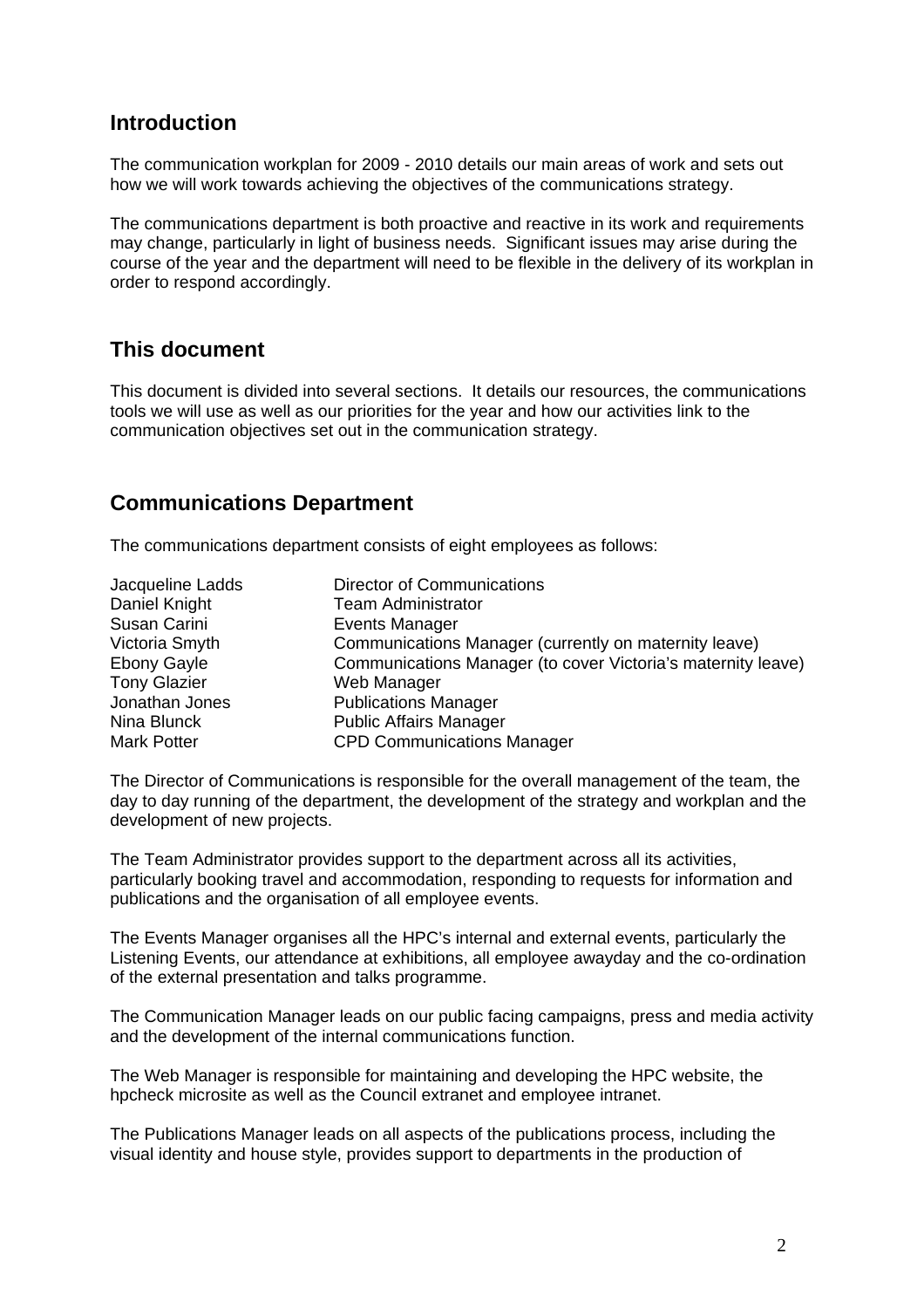publications and produces the registrant-facing HPC In Focus newsletter and the employee facing HPC Update newsletter.

The Public Affairs Manager is responsible for developing and co-ordinating communications with a range of stakeholders and opinion formers, in particular government and is also responsible for devising and co-ordinating communications programmes with key stakeholder audiences including employers and professional bodies.

The CPD Communications Manager is responsible for managing a range of communications initiatives designed to inform and educate registrants and employers of the HPC's CPD audit requirements. This includes a programme of talks, presentations and workshops, working with professional bodies and raising awareness of the CPD standards through the professional press and the literature we produce.

## **Communication Activities**

There are eight main areas of work undertaken within the Communications Department. The following paragraphs summarises each.

The Health Professions Order 2001 sets out our statutory responsibility to inform and educate the public and registrants of the work we do. We also have a statutory duty to consult other stakeholders, for example when setting standards or issuing guidance.

In order to fulfil our responsibility to inform the public about our work, members of the public should have access to information which promotes the importance of using a regulated health professional, and how to check as well as how to make a complaint when things do go wrong. We take a proactive approach when communicating with the public and much of this is undertaken through the public information **campaigns** we organise.

The **media** is an important tool, particularly in promoting our work through the national, regional and professional media and provides opportunities to promote the HPC and our public protection role. We have an ongoing contacts programme to build relationships with key journalists, we issue media alerts and news releases based on the Fitness to Practise hearings to promote our public protection role through the regional and national media, we have an ongoing programme of releases and articles to the professional press and we issue general organisation wide press releases on a range of issues.

The **web** is an important method of providing comprehensive information to all our audiences in a cost effective and efficient way. We have the main www.hpc-uk.org website which receives approximately 80,000 hits per month, the public facing www.hpcheck.org microsite as well as the Council extranet and the employee intranet.

The **publications** we produce provide an important source of information to all our audiences. Brochures include the Standards of proficiency for each profession, the Standards of conduct performance and ethics as well as the three corporate annual reports and information and guidance on registration, approvals and monitoring, fitness to practise and continuing professional development (CPD).

**Events** are an increasingly important opportunity for us to engage face to face with all our audiences and provide opportunities to present information about the HPC as well as listen and seek views. We have a programme of Listening Events across the UK which are focused at communicating with our registrants, we exhibit at a range of external conferences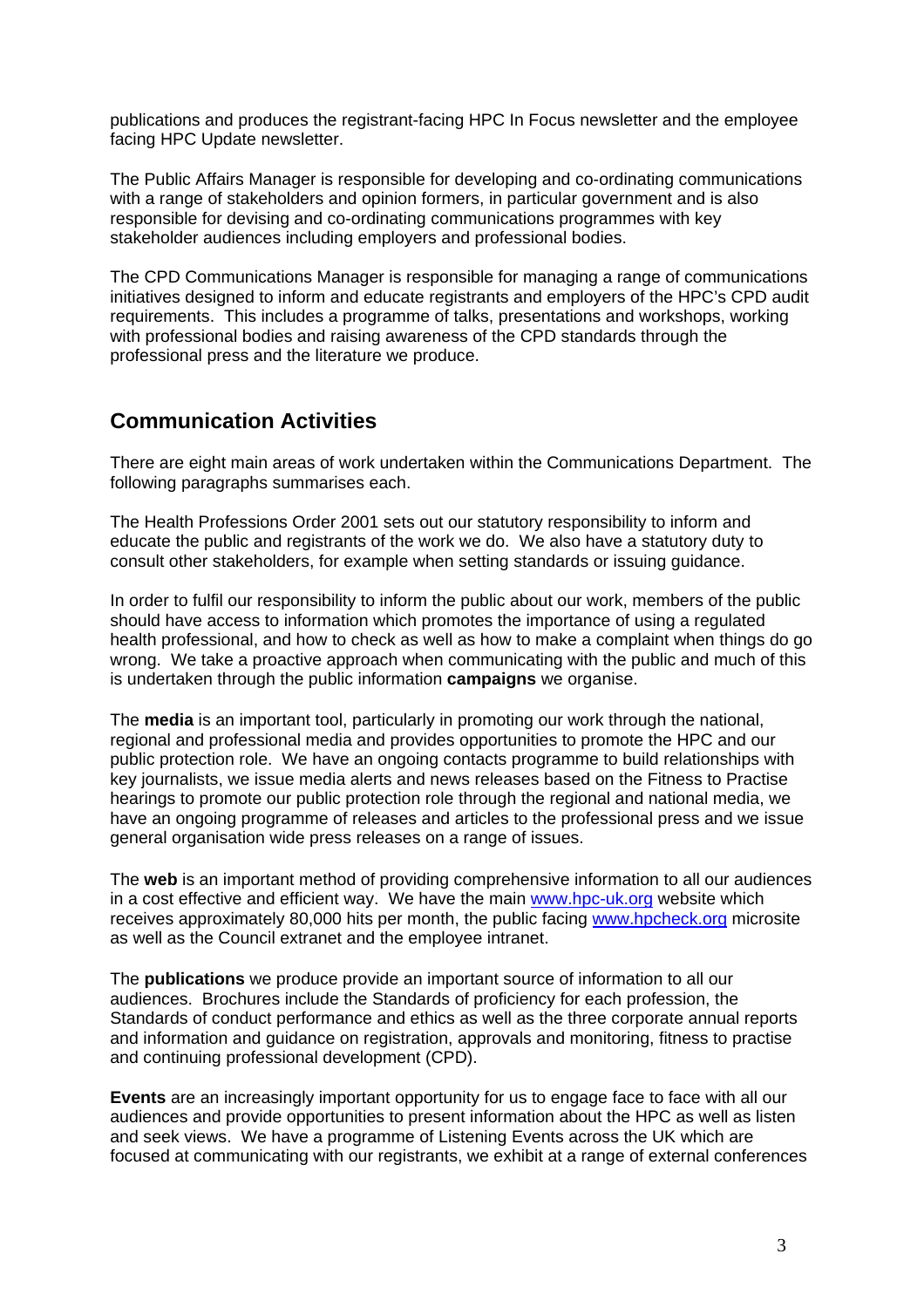and have an active talks and presentation programme where HPC employees have speaking opportunities at key conferences and events.

Employees play an active role in getting messages to our audiences and should be considered as ambassadors for the HPC. Our **internal communications** programme includes the employee intranet, an annual all employee awayday, bi-monthly all employee briefings, which are led by the CEO, team building events in the summer and winter and a bimonthly newsletter, HPC Update.

In carrying out our UK-wide role we work closely with a number of other organisations, including professional bodies, government, employers and patient and consumer groups. We have already established good working relationships and our **public affairs** activities include building relationships with parliamentarians through face to face meetings and briefings and the dissemination of information to constituency offices to ensure they are informed of our public protection role. We are also developing a co-ordinated approach to stakeholder activities, focusing on employers and professional bodies through the development of issue specific events, targeted briefings and dedicated information on the website.

We also support organisation-wide **projects** by delivering effective communication plans and activities for projects which may be major areas of change or development for the organisation. Major projects which require communications input include continuing professional development audits; the regulation of new professions, registration and renewals, the online renewals project and the 2009 registration fee increase.

#### **Priorities and issues for 2009 – 2010**

The priorities for 2009 – 2010 have been put together in order to build on those of the previous financial year, and also to respond to the HPC's bi-annual opinion polling. 2007's opinion polling, undertaken by Ipsos MORI, included seeking information from registrants, members of the public and stakeholders, and hence provides a broad range of opinions and inputs from which issues and activities have been drawn.

#### **Registrants**

Key messages to communicate to registrants this financial year include the ongoing need to communicate the CPD standards and audit requirements, and the benefits of regulation. Informing registrants about our relationship with the professional bodies was another area that came up from the opinion polling, as was the importance of ensuring registrants know about our public information campaigns. It is evident from the research that informing the public is key, not only because it helps to raise awareness, but also because being seen to do so is another way of raising our 'credibility' with registrants, and helping registrants to understand the importance of regulation, including how registration fees are spent.

Another important message for registrants is the changes to HPC arising from the White Paper, including the new structure of the Council.

Areas of the workplan below which address these issues include the work of the CPD Communications Manager, the content of Listening Events (which has been and will continue to be more specifically refined to address the areas registrants identify as particularly useful), media work with the professional journals, our increased presence at profession-specific conferences and exhibitions and public affairs work with the professional bodies.

#### **Key stakeholders**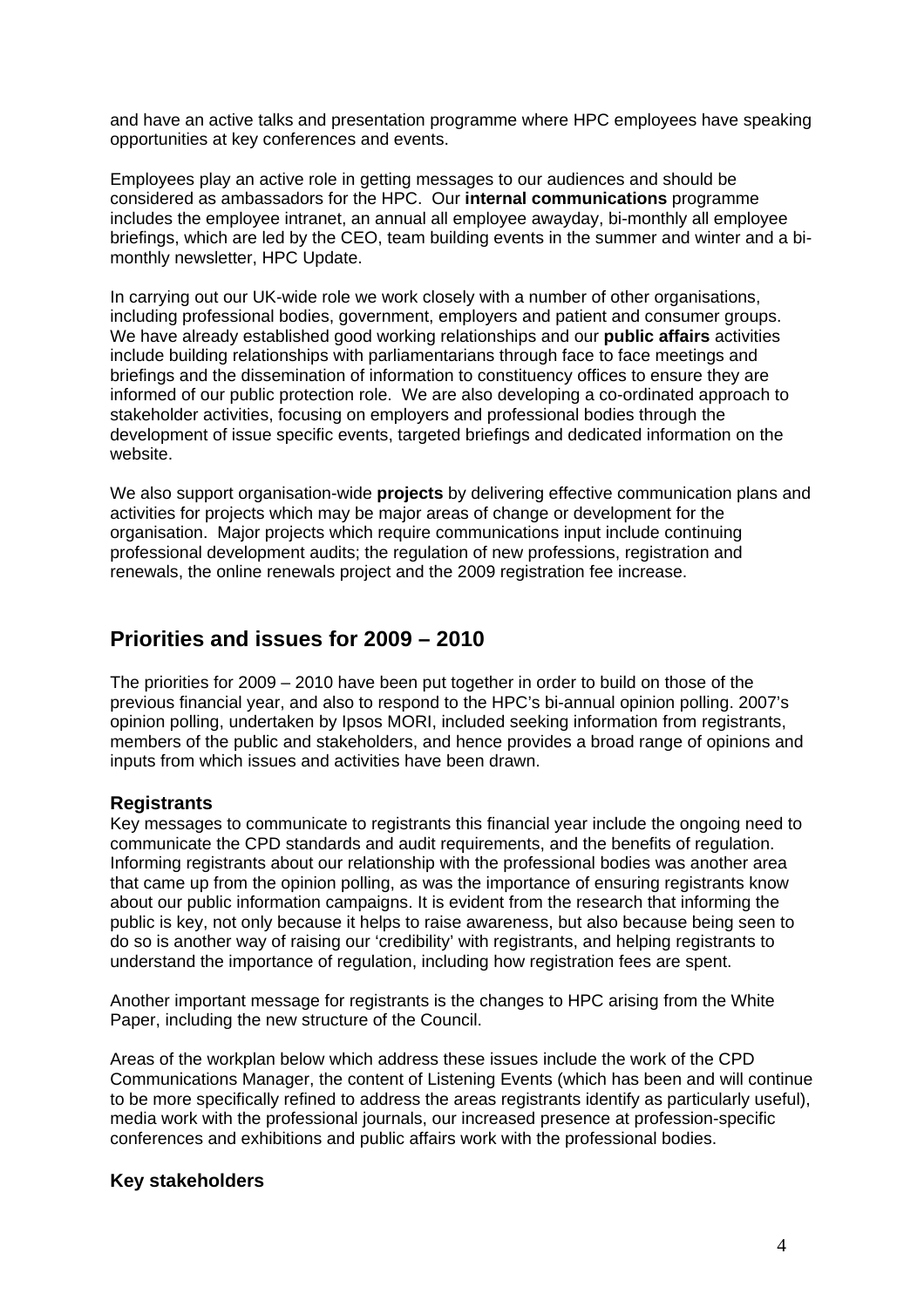Feedback from the opinion polling was generally positive, with good feedback from key stakeholders about the organisation generally, and many demonstrated a good understanding of our role. Many believed we are going in the right direction, and that the way forward is for HPC to expand and to regulate more professions. Our overall objectives of influencing the regulatory agenda is also important here, both in contributing to crossregulatory work as well as sharing our expertise with others where appropriate.

Interestingly here, as with registrants, work with the public was emphasised as a key part of our future work, and a way to ensure we are seen by key stakeholders to be fulfilling our role. This group of stakeholders also emphasised the need to communicate more with registrants to promote the benefit of regulation and understanding of the HPC.

The workplan below addresses these areas largely through the campaigns and public affairs areas of work. In particular, the stakeholder work outlined for the coming year with professional bodies, employers, and other stakeholder groups, will be an important way of responding to the feedback obtained.

#### **Members of the public**

A small increase was noted in the percentage of members of the public who have heard of the HPC, from 13% two years ago to 15%. There remains the need to do more to raise awareness with this group, in particular our work needs to be targeted and focused to make the most effective use of our available resource.

The majority of the public expressed a preference for information to be provided to them in GPs' surgeries, or on the internet. The former preference was further reinforced by the information that the majority of members of the public stated that they would see a health professional through referral from their GP.

The workplan addresses these areas largely through the Campaigns areas of work, particularly the ongoing dissemination of public-facing literature, targeting GPs and other patient and public facing organisation (eg LINKs and PALs) and increasing our presence on the internet.

#### **Issues and priorities conclusion**

Overall, drawing from the findings of the Ipsos MORI polling, our focus for the 2009 - 2010 workplan will continue to be our public information campaigns and the work we are undertaking to raise awareness amongst the public of the HPC and its role and the importance of using a registered health professional. We will be undertaking campaigns targeted at specific groups in order to maximise our effectiveness. We will also continue to focus on our communications with registrants, in particular promoting the benefits of registration and explaining the requirements of the CPD audits. A further key area of work for 2009 – 2010 will be to continue to develop our presence in Scotland, Wales and Northern Ireland.

## **Achieving the communication objectives in 2009 - 2010**

The Communications Strategy identifies five overall objectives in our communications work. In 2009 – 2010 we will undertake the following activities in support of these objectives.

- 1. To raise awareness and understanding of the HPC's role in regulation across all our audiences
- 2. To extend our reach to the public enabling them to access easily information about the HPC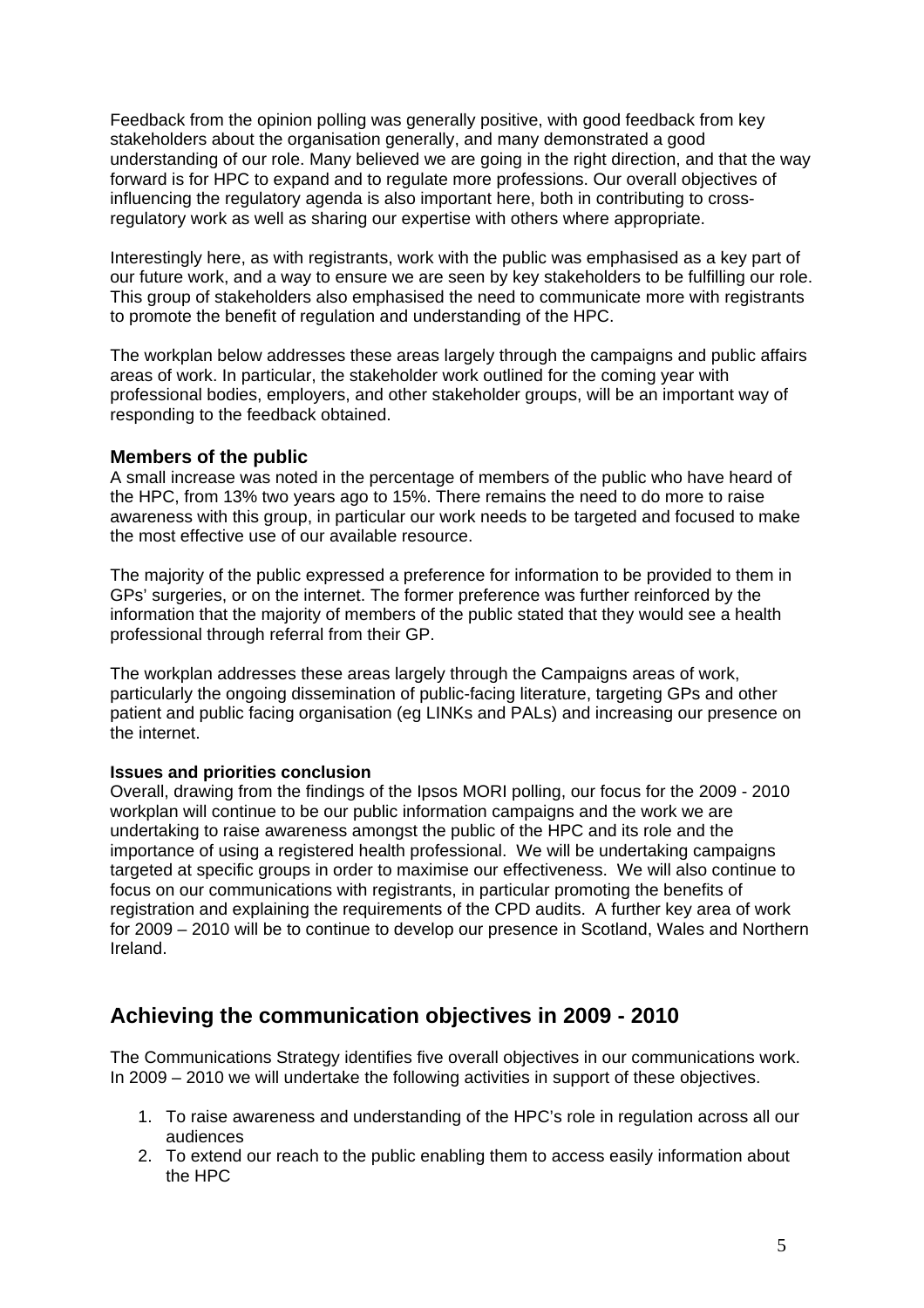- 3. To influence the regulatory agenda through ongoing dialogue and engagement with key stakeholders
- 4. To engage with our registrants to ensure they understand the benefits of regulation, the work of the Council and what is required of them
- 5. To further strengthen and ensure effective internal communications within the organisation

A summary of our approach to achieving the communication objectives is set out in the table on the following pages.

#### **Monitoring and evaluating the communications workplan**

The activities in the communications workplan will be continuously monitored by the communications department and progress against the plan will be reported to the Communications Committee.

A more detailed approach to measurement and evaluation is set out in the communications strategy 2007 - 2011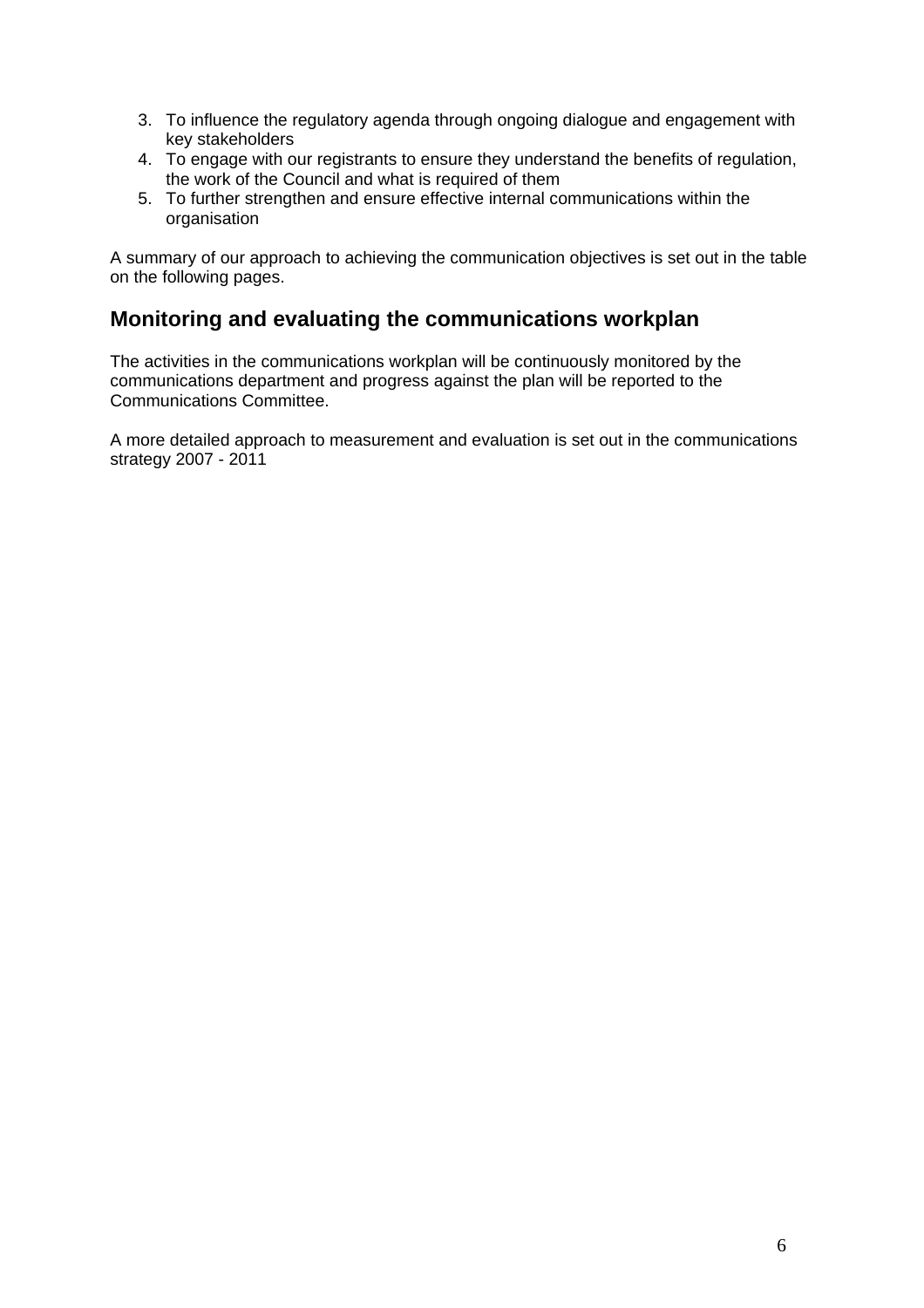# **Objective 1: to raise awareness and understanding of the HPC's role in regulation across all our audiences, we will:**

|     | <b>Main activity</b>                                                                                                                                 | <b>Description</b>                                                                                                                                                                                                                                                              | <b>Key deliverables</b>                                                                                                                                                    | <b>Timescale</b> | <b>Employees</b><br>involved                             |
|-----|------------------------------------------------------------------------------------------------------------------------------------------------------|---------------------------------------------------------------------------------------------------------------------------------------------------------------------------------------------------------------------------------------------------------------------------------|----------------------------------------------------------------------------------------------------------------------------------------------------------------------------|------------------|----------------------------------------------------------|
| 1.1 | Manage the publications process<br>and support departments in the<br>production of a range of<br>publications                                        | Liaise with departments including FTP and<br>Education on annual reports.<br>Manage the publications process, advise<br>on content of publications and edit, proof,<br>gain feedback from<br>public/patients/stakeholders where relevant<br>and ensure effective dissemination. | Present a positive image of<br>the HPC and promote<br>understanding of its role,<br>Increased transparency and<br>accountability and improved<br>profile with stakeholders | Ongoing          | <b>Publications</b><br>Manager                           |
| 1.2 | To identify need and produce new<br>publications in conjunction with<br>other departments                                                            | What is the HPC, guide to filling in your<br>cpd profile, cpd review report, organisation<br>review document, research and policy<br>updates (x6)                                                                                                                               | Improved understanding of<br><b>HPC</b> requirements<br>Increased accessibility                                                                                            | Ongoing          | <b>Publications</b><br>Manager                           |
| 1.3 | Continue to distribute publications<br>and brochures on request and<br>ensure availability of publications<br>in large print, Braille, Welsh etc     | Respond to requests within reasonable<br>timescale, log requests, maintain stock<br>levels                                                                                                                                                                                      | Improved understanding of<br><b>HPC</b> requirements<br>Increased accessibility for<br>different audiences                                                                 | Ongoing          | Team<br>Administrator,<br><b>Publications</b><br>Manager |
| 1.4 | Develop the website and its<br>content by working with<br>departments to support their<br>requirements and identify<br>opportunities for development | Develop website by in particular improving<br>the navigability, and search function.<br>Add sections for specific audiences, eg:<br>new registrants, and students.<br>Develop ideas, proposals and prioritise                                                                   | Increased understanding of<br>the HPC                                                                                                                                      | Ongoing          | Web Manager                                              |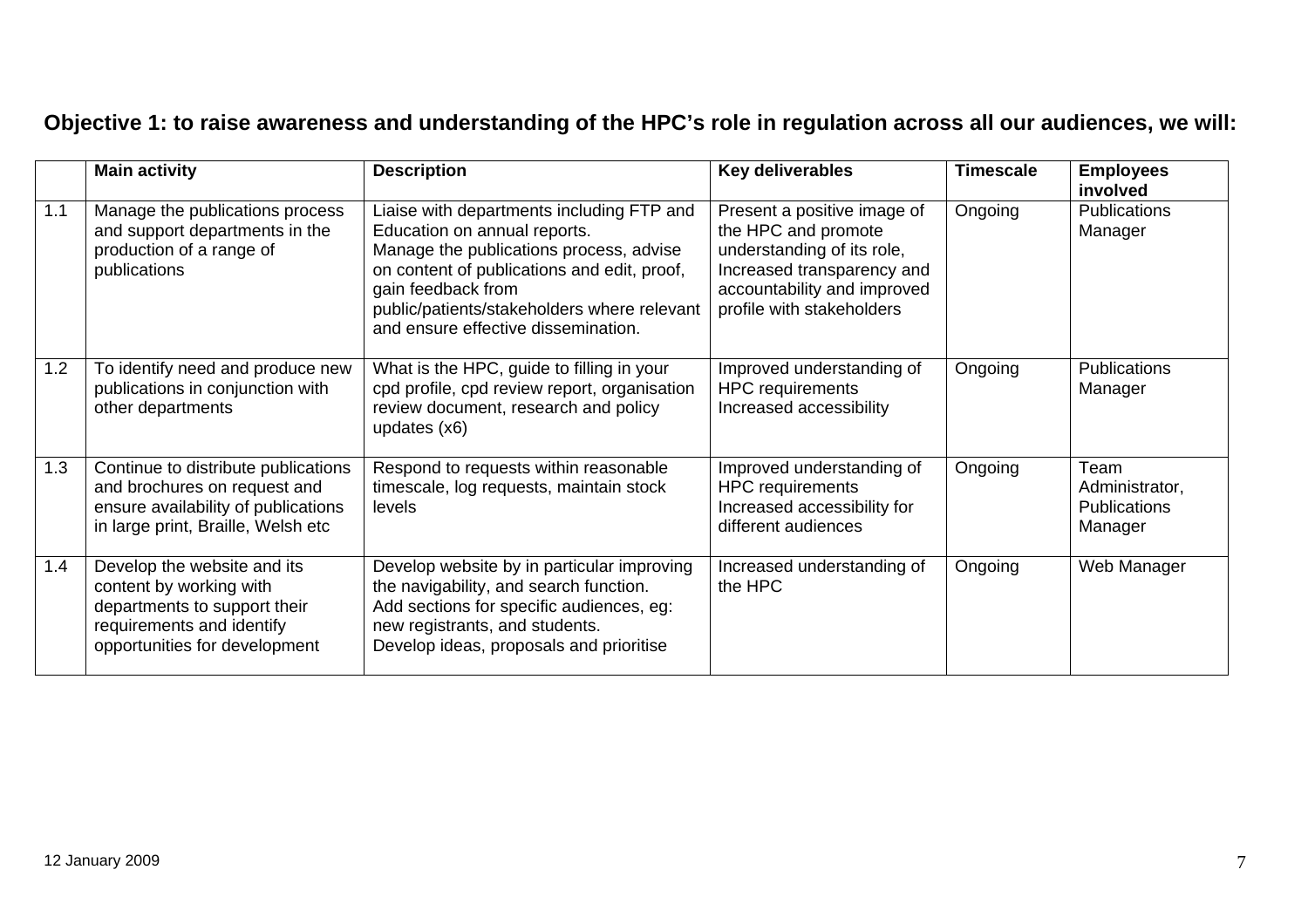# **Objective 1 (continued)**

|     | <b>Main activity</b>                                                                                                              | <b>Description</b>                                                                                                                                                                                                                                                                                                                                                                                                                                                                                                                | Key deliverables                                                                                                                                                                 | <b>Timescale</b>                                                                                                  | <b>Employees</b><br>involved                                              |
|-----|-----------------------------------------------------------------------------------------------------------------------------------|-----------------------------------------------------------------------------------------------------------------------------------------------------------------------------------------------------------------------------------------------------------------------------------------------------------------------------------------------------------------------------------------------------------------------------------------------------------------------------------------------------------------------------------|----------------------------------------------------------------------------------------------------------------------------------------------------------------------------------|-------------------------------------------------------------------------------------------------------------------|---------------------------------------------------------------------------|
| 1.5 | Maximise the opportunities to<br>increase coverage about the HPC<br>in the national, regional,<br>professional and consumer press | Continued implementation of the<br>department's media strategy through<br>- work with departments, identifying news<br>stories, writing articles and issuing<br>releases<br>- implementation of contact programme<br>with journalists, ensuring relevant HPC<br>staff fully media trained and continued<br>development of media infrastructure (eg<br>media lists, coverage reports) in place to<br>support this work<br>- development of joint media campaign<br>with professional body to raise awareness<br>of protected title | Coverage reflects better<br>understanding of issues by<br>journalists and supports our<br>leading regulator role<br>Improved public<br>understanding of the titles<br>we protect | Ongoing                                                                                                           | Communications<br>Manager,<br>Communications<br>Officer,<br>Administrator |
| 1.6 | New professions                                                                                                                   | Implement communications project plan<br>across all communications functions,<br>publications, web, media, events, public<br>affairs                                                                                                                                                                                                                                                                                                                                                                                              | Communication of<br>registration requirements<br>and public awareness of the<br>regulation of new<br>professions                                                                 | Ongoing, but<br>specific work<br>dependant on<br>the passage<br>of legislation<br><b>White Paper</b><br>timetable | Director/all                                                              |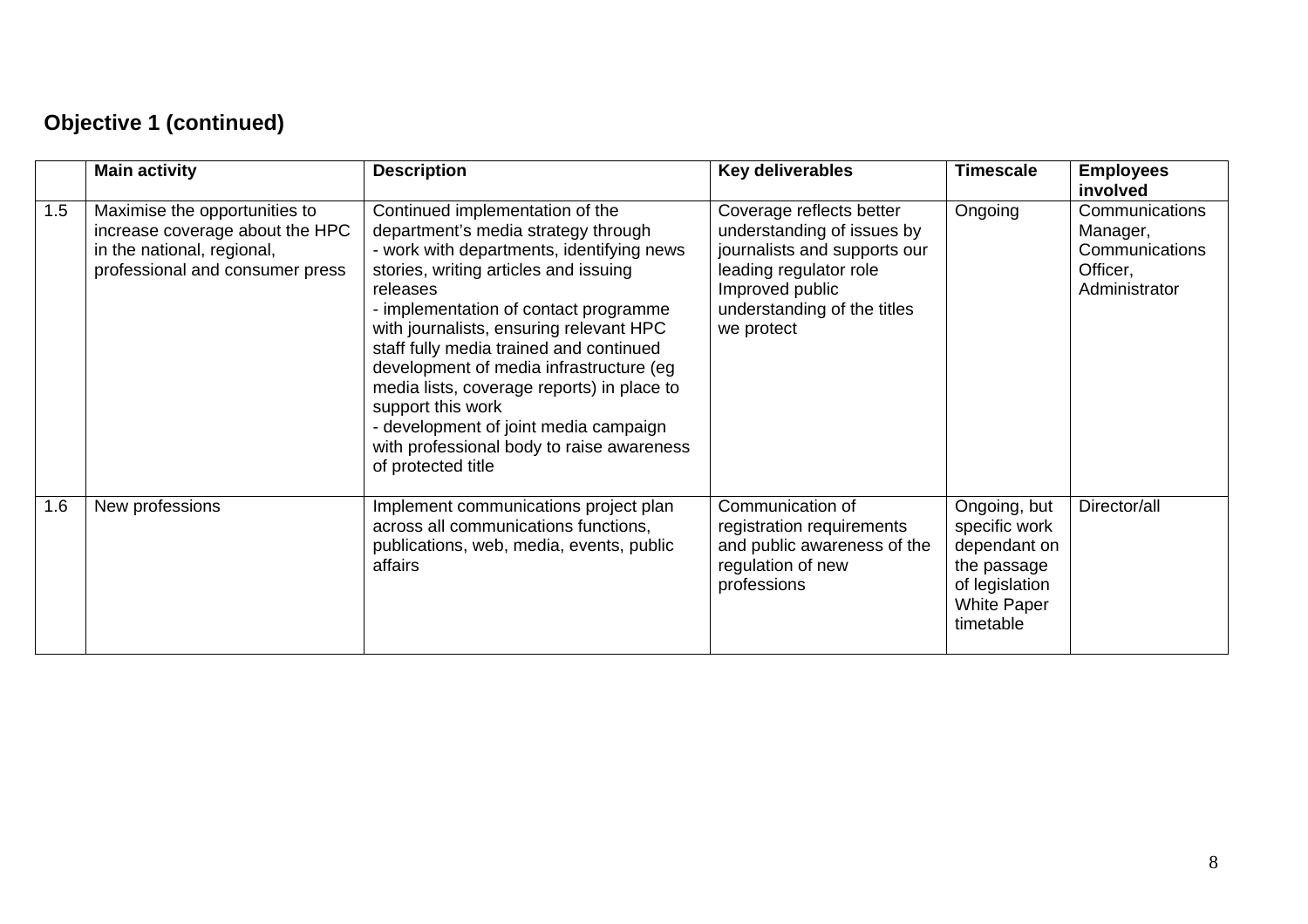# **Objective 2: to extend our reach to the public enabling them to easily access information about the HPC, we will:**

|     | <b>Main activity</b>                                                                                 | <b>Description</b>                                                                                                                                                                                                                                                                                                                              | Key deliverables                                                                                         | <b>Timescale</b>                       | <b>Employees</b><br>involved                            |
|-----|------------------------------------------------------------------------------------------------------|-------------------------------------------------------------------------------------------------------------------------------------------------------------------------------------------------------------------------------------------------------------------------------------------------------------------------------------------------|----------------------------------------------------------------------------------------------------------|----------------------------------------|---------------------------------------------------------|
| 2.1 | Continue to promote the Fitness to<br>Practise hearings                                              | Issue weekly alerts, write and issue<br>release for suspension and strike off,<br>focus coverage in local and regional<br>media<br>List hearings and include case studies in<br><b>HPC In Focus</b>                                                                                                                                             | Increased level of coverage in<br>regional media and increased<br>promotion of public protection<br>role | Ongoing                                | Communications<br>Manager/<br>Communications<br>Officer |
| 2.2 | Ensure the continued<br>dissemination of public information<br>literature                            | x 2 GP waiting room distribution, x 1<br>PALs, and Wales Community Health<br>Council distribution as well as research<br>and determine viability of distribution to<br>pharmacies, Citizens Advice Bureaux,<br>LINKs and local authorities<br>Continued promotion to registrants<br>through A5 flyer in renewals, professional<br>press, events | Promotion of public protection<br>role -- focussed, cost effective<br>way of reaching the public         | July and<br>January<br>July<br>Ongoing | Communications<br>Manager                               |
| 2.3 | Promote "registered with the HPC"<br>concept to registrants and ensure<br>continued access and usage | Promote through existing channels, eg<br>HPC In Focus, A5 renewals leaflet,<br><b>Listening Events</b>                                                                                                                                                                                                                                          | Engaging with registrants and<br>working with them to promote<br>public awareness                        | Ongoing                                | Communications<br>Manager                               |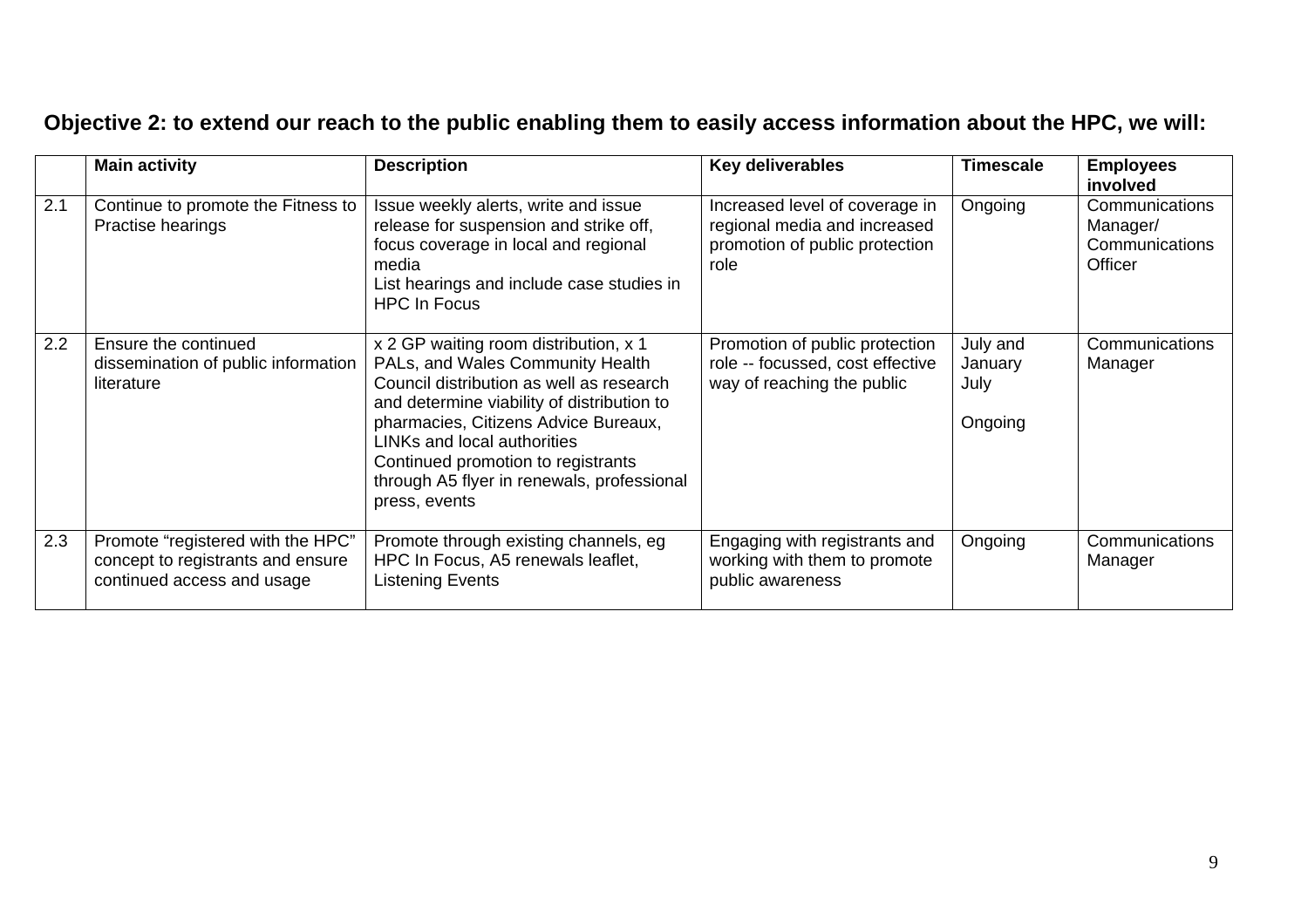# **Objective 2 (continued)**

|     | <b>Main activity</b>                                                                                                                           | <b>Description</b>                                                                                                                                                                        | <b>Key deliverables</b>                                                      | <b>Timescale</b> | <b>Employees</b><br>involved                                   |
|-----|------------------------------------------------------------------------------------------------------------------------------------------------|-------------------------------------------------------------------------------------------------------------------------------------------------------------------------------------------|------------------------------------------------------------------------------|------------------|----------------------------------------------------------------|
| 2.4 | Continue internet and advertising<br>presence through existing<br>channels, eg Yell.com and<br>develop new channels                            | Maintain a presence in Yellow Pages,<br>renew Yell.com adverts and Google<br>adwords<br>Research websites where we should<br>have a presence, make contact with<br>relevant organisations | Continued reinforcement of<br>public protection role                         | Ongoing          | Communications<br>Manager/<br>Communications<br><b>Officer</b> |
| 2.5 | Ensure GPs and referrers are<br>informed about the HPC                                                                                         | Undertake research into best way to<br>reach GPs, develop appropriate<br>programme of communications based on<br>research eg direct mail, referrers guide,<br>conferences and events      | Improved understanding of<br>HPC's role                                      | September        | Director/<br>Communications<br>Manager                         |
| 2.6 | Continue to participate in patient<br>and public involvement activities<br>through participation in the joint<br>UK heath regulators PPI group | Undertake joint activities as set out in the<br>agreed PPI group workplan, including<br>joint leaflet, development of website                                                             | Promotion of public protection<br>role and raised awareness of<br><b>HPC</b> | Ongoing          | Communications<br>Manager                                      |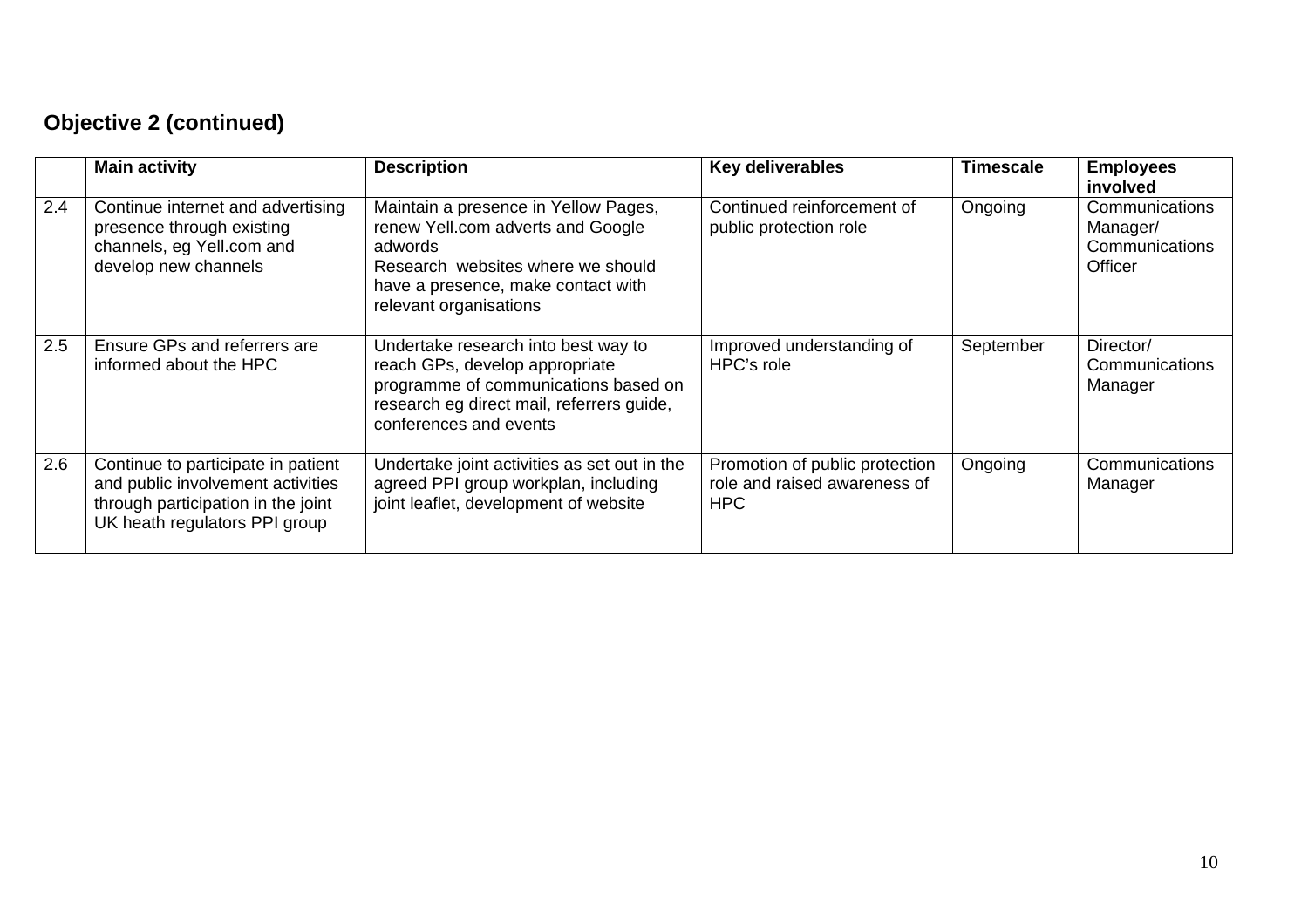## **Objective 3: to influence the regulatory agenda through ongoing dialogue and engagement with key stakeholders, we will:**

|     | <b>Main activity</b>                                                                                                                                                                                 | <b>Description</b>                                                                                                                                                                                                                                                                                                                                                                                                                                                                                                                       | Key deliverables                                                                                                 | <b>Timescale</b> | <b>Employees</b><br>involved                                          |
|-----|------------------------------------------------------------------------------------------------------------------------------------------------------------------------------------------------------|------------------------------------------------------------------------------------------------------------------------------------------------------------------------------------------------------------------------------------------------------------------------------------------------------------------------------------------------------------------------------------------------------------------------------------------------------------------------------------------------------------------------------------------|------------------------------------------------------------------------------------------------------------------|------------------|-----------------------------------------------------------------------|
| 3.1 | Develop HPC's profile in the home<br>countries and devise channels of<br>communication which ensure<br>stakeholders are informed and<br>fully aware of our work and role in<br>healthcare regulation | Work with Policy, continue to research<br>contacts and ideas, develop contact<br>programme and encompass public affairs<br>work across all stakeholder audiences,<br>including Parliamentarians, employers,<br>professional bodies and various health<br>departments<br>Undertake at least 2 visits to each home<br>country for meetings with stakeholders<br>and conference attendance                                                                                                                                                  | Improved understanding of the<br>HPC's role in healthcare<br>regulation                                          | Ongoing          | <b>Public Affairs</b><br>Manager                                      |
| 3.2 | Continue to keep Parliamentarians<br>informed and aware of our work<br>and role in healthcare regulation                                                                                             | Contact and meeting programme, fringe<br>speaking membership of the Health Hotel,<br>participation in all three main political<br>party conferences, written briefings -<br>especially around new legislation,<br>parliamentary roadshows and exhibitions,<br>attendance and exhibitions at home<br>country political party conferences,<br>development of e-politix exposure and<br>advertising/editorial/ interview<br>opportunities opportunities in relevant<br>magazines and publications and<br>continued parliamentary monitoring | Raised awareness and<br>improved signposting of our<br>role in the future of regulation<br>and public protection | Ongoing          | <b>Public Affairs</b><br>Manager,<br>Communications<br><b>Officer</b> |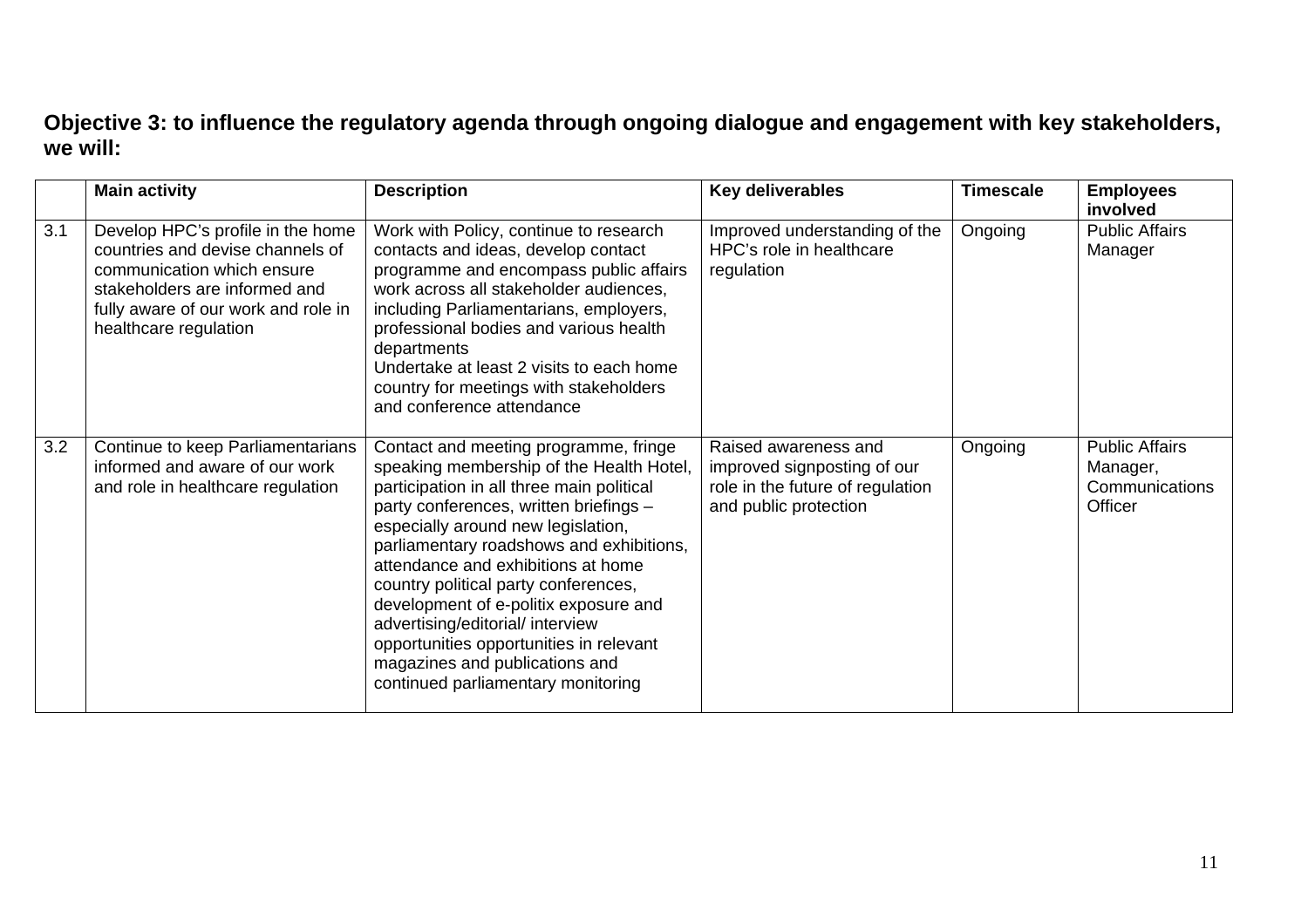# **Objective 3 (continued)**

|     | <b>Main activity</b>                                                                                                         | <b>Description</b>                                                                                                                                                                                                                                                                                                                                                                               | Key deliverables                                                                                                                                                                                           | <b>Timescale</b> | <b>Employees</b><br>involved                                   |
|-----|------------------------------------------------------------------------------------------------------------------------------|--------------------------------------------------------------------------------------------------------------------------------------------------------------------------------------------------------------------------------------------------------------------------------------------------------------------------------------------------------------------------------------------------|------------------------------------------------------------------------------------------------------------------------------------------------------------------------------------------------------------|------------------|----------------------------------------------------------------|
| 3.3 | Continue to keep employers<br>informed and engaged with the<br>HPC across all activities and on<br>specific issues           | Programme of at least five Employer<br>Events across the UK, communication in<br>the form of letters and emails on key<br>areas of importance such as renewal of<br>registration, speaking engagements,<br>exhibitions and conferences and rolling<br>programme of news items in bulletins and<br>on the website                                                                                 | Promote the HPC's key<br>messages to employers,<br>improved understanding of<br>HPC's role and how we can<br>assist employers                                                                              | Ongoing          | <b>Public Affairs</b><br>Manager,<br>Communications<br>Officer |
| 3.4 | Continue to keep professional<br>bodies informed and engaged with<br>the HPC across all activities and<br>on specific issues | Rolling programme of meetings including<br>annual meetings on renewals and cpd,<br>ongoing communication and updates on<br>key issues, attendance and speaking<br>engagements at conferences and<br>exhibitions, ongoing articles and news<br>stories in professional body journals,<br>newsletters and website,<br>advertising/editorial opportunities in<br>relevant journals and publications | Promote the HPC's key<br>messages to professional<br>bodies and therefore<br>registrants<br>Improved relationship and<br>understanding of the role of<br>the HPC and increased ways<br>of working together | Ongoing          | <b>Public Affairs</b><br>Manager,<br>Communications<br>Manager |
| 3.5 | Ensure patient representative<br>groups, advocacy groups and<br>service users are informed and<br>engaged with the HPC       | Research contacts (eg LINKs) and ideas<br>(eg local authorities), implement contact<br>programme as required, attendance at<br>relevant events and conference,<br>promotion of public information materials                                                                                                                                                                                      | Improved understanding of<br>HPC's role                                                                                                                                                                    | Ongoing          | <b>Public Affairs</b><br>Manager,<br>Communications<br>Manager |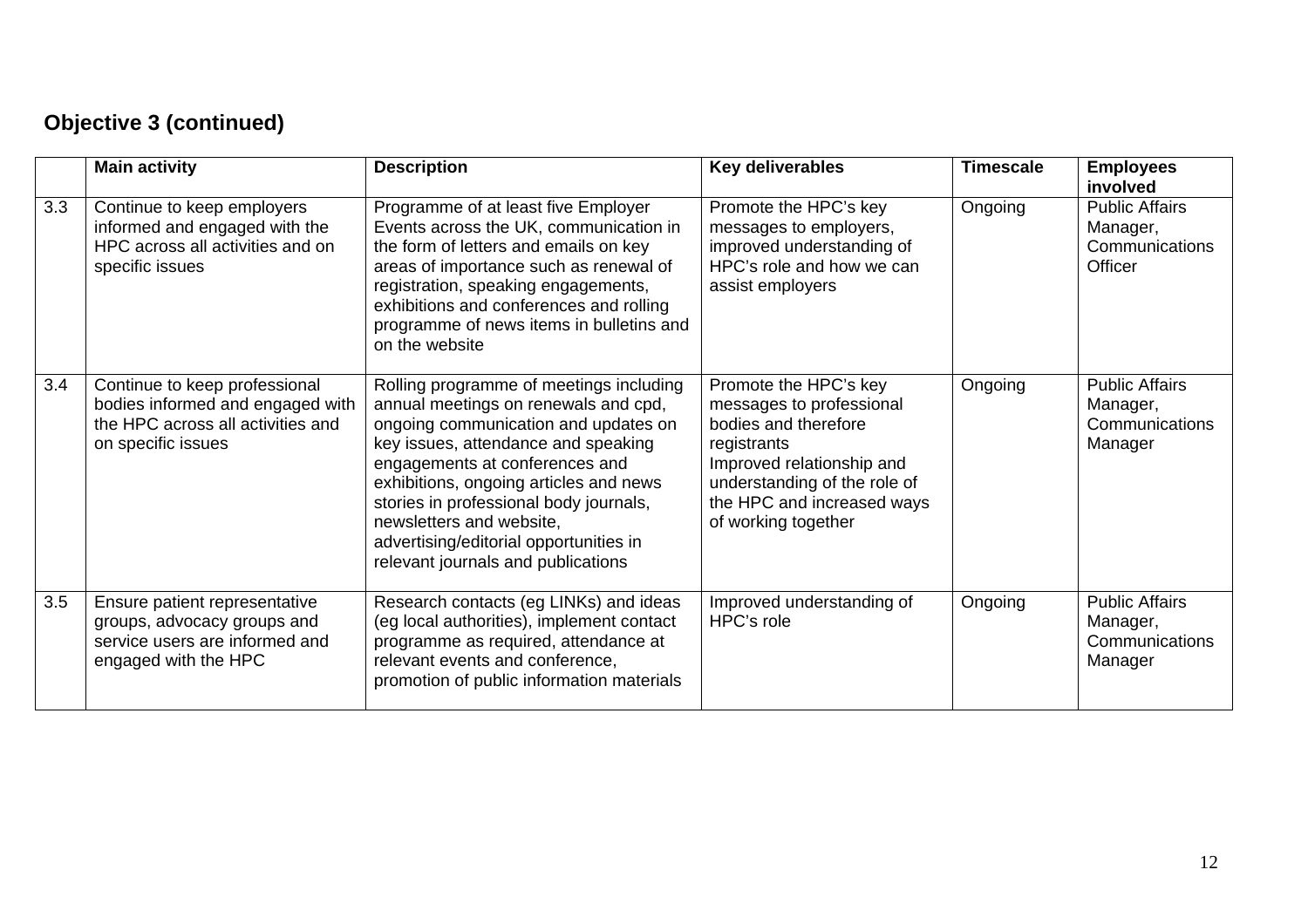#### **Objective 4: to engage with our registrants to ensure they understand the benefits of regulation, the work of the Council and what is required of them, we will:**

|     | <b>Main activity</b>                                                                                    | <b>Description</b>                                                                                                                                                                                                                                                                                         | <b>Key Deliverables</b>                                                                                                  | <b>Timescale</b>    | <b>Employees</b><br>involved                            |
|-----|---------------------------------------------------------------------------------------------------------|------------------------------------------------------------------------------------------------------------------------------------------------------------------------------------------------------------------------------------------------------------------------------------------------------------|--------------------------------------------------------------------------------------------------------------------------|---------------------|---------------------------------------------------------|
| 4.1 | Continue participation in external<br>exhibitions by taking stands and<br>researching new opportunities | Focus on professional exhibitions,<br>research new conferences to attend,<br>ensure literature and banners up to date<br>and relevant, ensure right representation<br>from HPC (eg Registrations, Fitness to<br>Practise)                                                                                  | Communication of messages<br>Opportunity to listen to<br>feedback and raise HPC<br>profile and present positive<br>image | 20 per year         | Events Manager/<br>Communications<br>Manager            |
| 4.2 | Organise Listening Events across<br>the country for registrants                                         | Review presentation, develop interactive<br>format, ensure UK-wide presence, source<br>and brief panel, book venues, issue<br>invitations and produce evaluation reports                                                                                                                                   | Opportunity to listen to<br>feedback<br>Improved understanding of the<br>HPC's role and activities                       | 8 UK wide           | Events Manager,<br>Team<br>Administrator                |
| 4.3 | Continue to communicate HPC's<br>work and activities in the<br>professional press                       | With departments identify news/stories,<br>issue releases, write articles. Issues to<br>cover include fees increase, cpd audits,<br>council appointments, registration and<br>renewals and key projects and activities                                                                                     | Improved understanding of<br>what we require of registrants<br>and increased level of<br>coverage                        | Ongoing             | Communications<br>Manager/<br>Communications<br>Officer |
| 4.4 | Communicate with registrants<br>through HPC In Focus, developing<br>its content and circulation         | Undertake development work across this<br>year (re: content, distribution, media)<br>Continue to work with depts on content<br>and identify opportunities to increase<br>distribution through for example adverts in<br>professional journals, A5 flyer with<br>certificates, sign up sheets at talks etc. | Better informed registrants                                                                                              | Six times a<br>year | Publications<br>Manager                                 |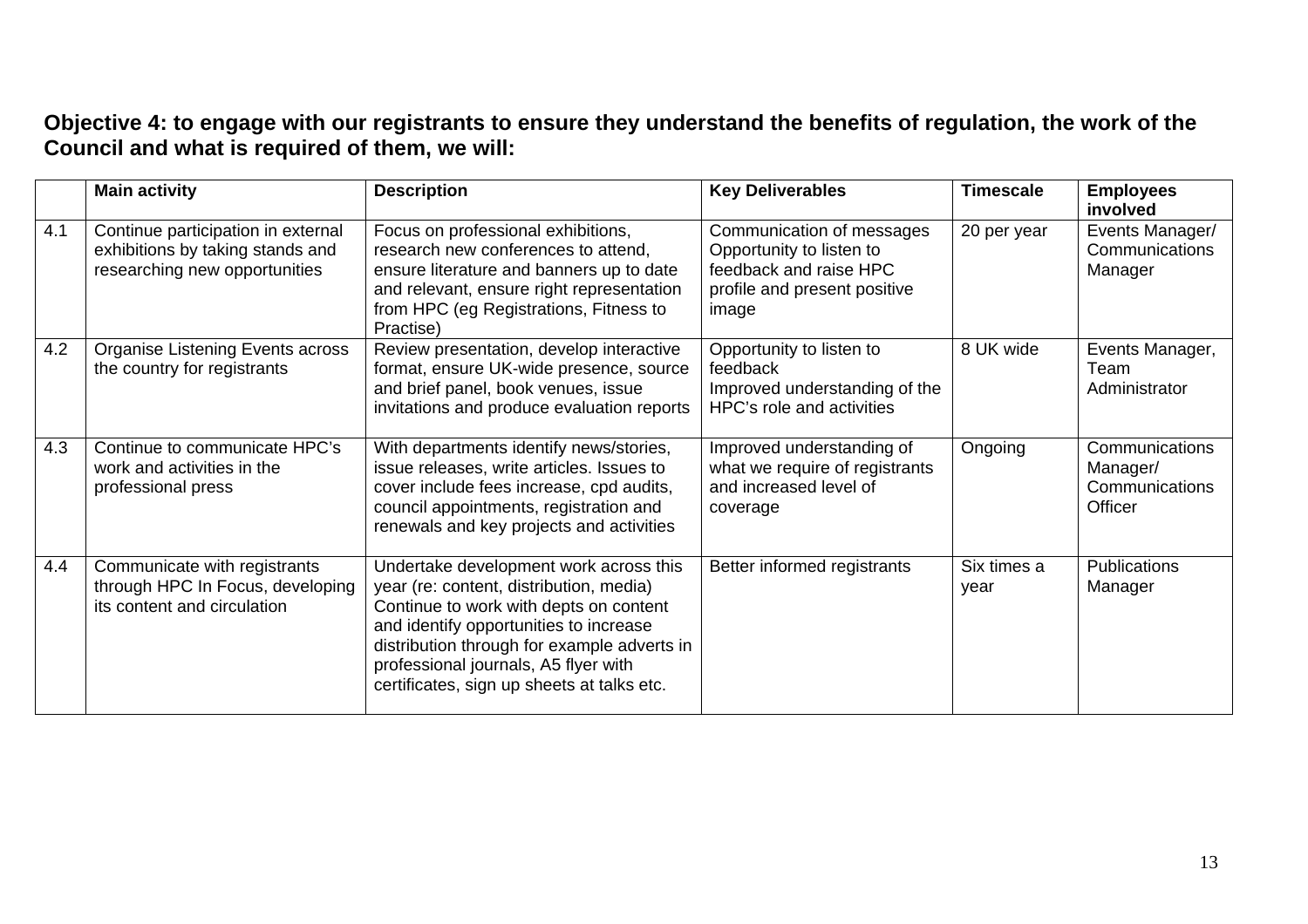# **Objective 4 (continued)**

|     | <b>Main activity</b>                                                                             | <b>Description</b>                                                                                                                                                                                                                     | Key deliverables                                                                                                            | <b>Timescale</b>                   | <b>Employees</b><br>involved                 |
|-----|--------------------------------------------------------------------------------------------------|----------------------------------------------------------------------------------------------------------------------------------------------------------------------------------------------------------------------------------------|-----------------------------------------------------------------------------------------------------------------------------|------------------------------------|----------------------------------------------|
| 4.5 | Launch and maintain the<br>information programme for<br>students on HPC approved<br>courses      | Work with Registrations and Education<br>Departments, identify needs of audience<br>Implement new media including<br>DVD/website, provide guidance for<br>course tutors etc                                                            | Improved understanding of<br>HPC requirements of<br>registrants and stimulate<br>debate about importance of<br>registration | May 2009                           | <b>CPD</b><br>Communications<br>Manager      |
| 4.6 | Ensure registrants are aware of<br>our continuing professional<br>development audit requirements | Manage communications element of<br>project plan, participate in project<br>meeting, co-ordinate communications<br>activity across team. Manage and<br>undertake programme of presentations.                                           | Communication of CPD<br>standards and guidance to<br>registrant and employers                                               | April to July<br>2009              | <b>CPD</b><br>Communications<br>Manager/ all |
| 4.7 | Support the registration and<br>renewals process                                                 | Liaise with registration regarding the<br>ongoing renewal of professions'<br>registration. Feed information into<br>ongoing communications with employers<br>and professional bodies. Ensure clear<br>information provided online.     | Communication of<br>requirements, support lower<br>lapse rates                                                              | Ongoing as<br>professions<br>renew | Director of<br>Communications/<br>all        |
| 4.8 | Communicate the 2009<br>registration fee rise                                                    | Manage communications element of<br>project plan, including media, web and<br>events where relevant                                                                                                                                    | Clear communication to<br>registrants of what fees pay<br>for, and why independent<br>regulation is important.              | March 2009                         | Communications<br>Manager/ all               |
| 4.9 | Support the online applications<br>and online renewals project                                   | Manage communications element of<br>project plan, participate in project group,<br>input to the technical development of this<br>project (Web Manager) and advise on<br>design of the web pages as required<br>(Publications Manager). | Communication to applicants<br>and registrants about online<br>facility.                                                    | Ongoing                            | Director of<br>Communications/<br>all        |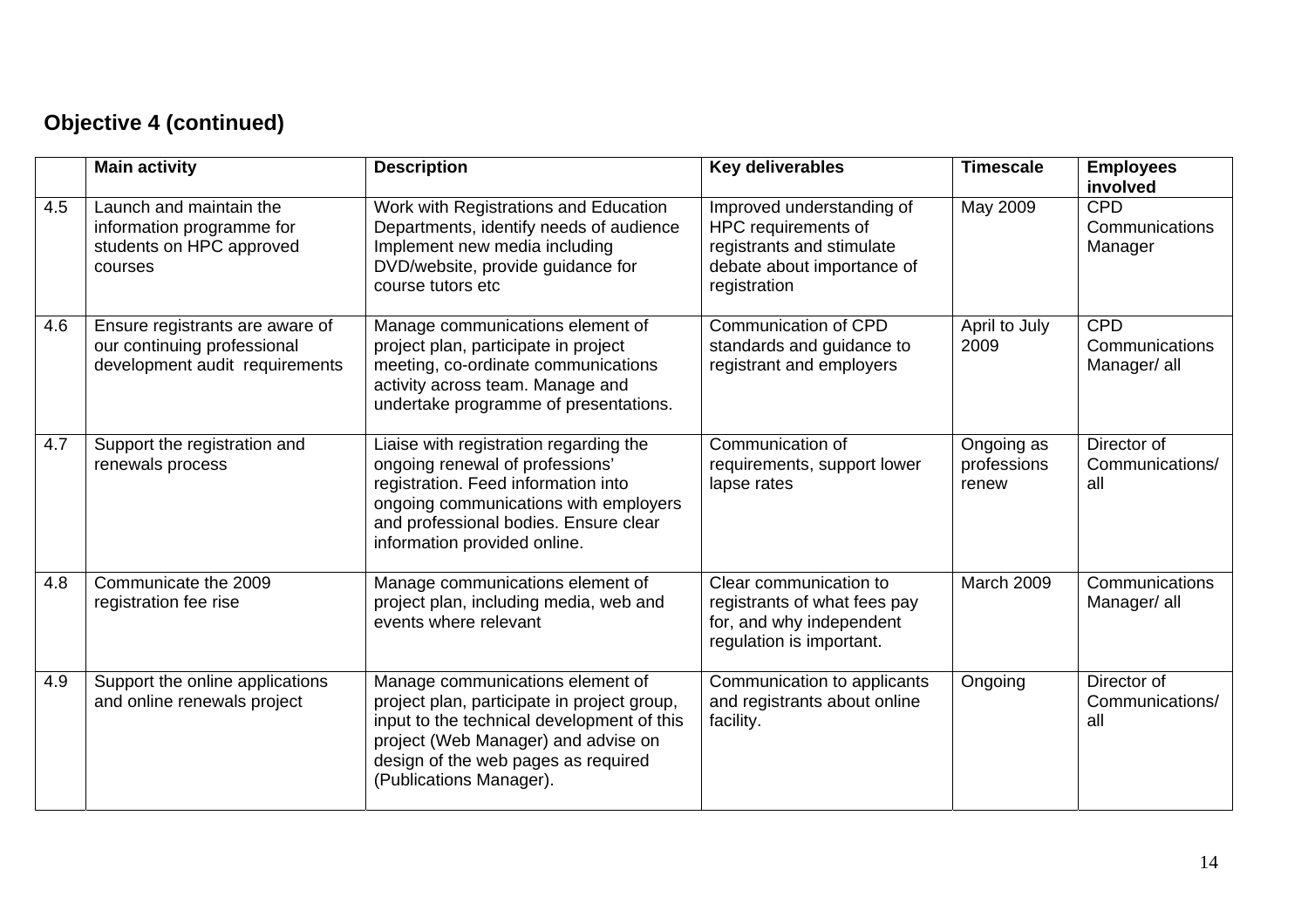# **Objective 5: to further strengthen and ensure effective internal communications within the organisation, we will:**

|     | <b>Main activity</b>                                                               | <b>Description</b>                                                                                                                                                                | Key deliverables                                                                                        | <b>Timescale</b>                  | Lead                                                         |
|-----|------------------------------------------------------------------------------------|-----------------------------------------------------------------------------------------------------------------------------------------------------------------------------------|---------------------------------------------------------------------------------------------------------|-----------------------------------|--------------------------------------------------------------|
| 5.1 | Organise all employee meetings                                                     | Set dates in advance, book council<br>chamber and catering, organise<br>programme of speakers, ensure correct<br>set up on the day                                                | Improved understanding of<br>HPC's ongoing work and<br>activities and the Council's<br>direction        | 6 All<br>employee                 | Team<br>Administrator                                        |
| 5.2 | Maintain the intranet ensuring it is<br>up to date, business led and<br>accessible | Liaise with departments re: currency of<br>information, and updating information.<br>Gain feedback from employees on<br>content.<br>Develop processes and content in<br>response. | Provide information which<br>enables employees to deal<br>efficiently and effectively with<br>enquiries | Ongoing                           | Web Manager/<br>Communications<br>Officer                    |
| 5.3 | Organise all employee events                                                       | Set dates, book venues<br>Agree format, issues invitations<br>Evaluate                                                                                                            | Improved internal<br>communications and team<br>building                                                | Summer bbq<br>Christmas<br>dinner | Team<br>Administrator                                        |
| 5.4 | Organise the annual all employee<br>awayday                                        | Set dates, book venue<br>Agree format, speakers, issues invitations<br>Evaluate                                                                                                   | Improved understanding of the<br>HPC's strategic aims and<br>direction                                  | May 2009                          | Events Manager                                               |
| 5.5 | Produce the all employee<br>newsletter                                             | Work with departments to collect copy,<br>write and edit content, ensure printed for<br>each all employee meeting                                                                 | Improved understanding of<br>cross departmental and<br>organisational activities                        | Six per year                      | <b>Publications</b><br>Manager/<br>Communications<br>Officer |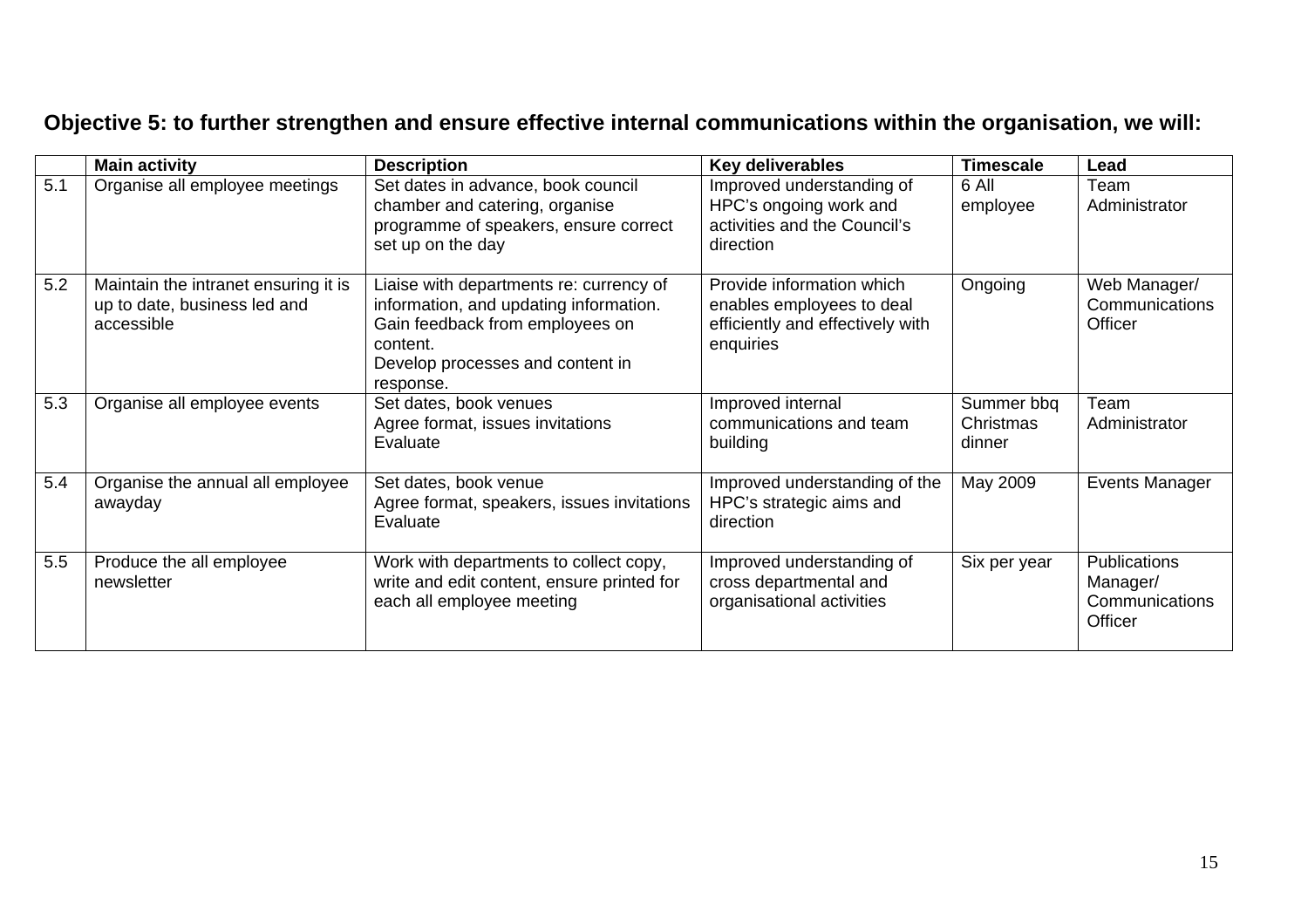## **2010 - 2011**

Beyond the financial year 2009 – 2010, there are further objectives for our communications work, and these are set out below:

- Further communications work with hard-to-reach groups, building on the work we have done with older people. This could include work looking at communicating with people from black and ethnic minority communities, and different groups of disabled people.
- The on-boarding of new professions continues to be important, particularly in the light of the government's intentions as stated in the White Paper of February 2007. Communications activities will continue to play a vital role in the successful onboarding of new professions, communicating not only with aspirant professional associations, but also with future registrants, and with members of the public.
- Raising the HPC's profile in the home countries will continue to be an important focus for our work, including revisiting the question of whether we should have some kind of physical presence outside England, and if so what form this should take.
- Continuing to raise HPC's profile outside the UK, particularly with key audiences in the European Union, will also be a key future objective. Building on the various pieces of work already undertaken across the organisation, including by the Chief Executive, the Policy and Standards Department, and the Registration Department, it will be important to be involved in future pieces of European legislation at an early stage, in order to influence how they progress. Continued membership of the Alliance of UK Health Regulators on Europe provides a solid foundation for this work.

#### **Risk**

The key risks for HPC which relate to the Communications Department are failure to inform public, loss of support from the professional bodies, and inability to inform stakeholders following crisis. The management of these risks is inherent through the whole of the Communications workplan , but particularly through:

#### **Campaigns and the Website**

These activities help to inform the public and also help to raise our profile with the professional bodies. Likewise, the effective maintenance of the website, including the ability to update it remotely, helps to mitigate the risk of not being able to communicate with stakeholders after a crisis.

#### **Public Affairs**

This area of activity is important in indirectly raising our profile with the public (for example with members of the public who attend their MPs surgeries and may seek information on how to complain about the care they have received), but particularly important in developing our relationships with professional bodies.

#### **Disaster Recovery**

Although not situated in Communications, the HPC's approach to disaster recovery is an ongoing piece of work, and the disaster recovery plan is regularly reviewed and updated. Through the Executive Management Team, the Director of Communications contributes to its ongoing currency, and this provides an important safeguard against the risks posed to the organisation by any disaster occurring.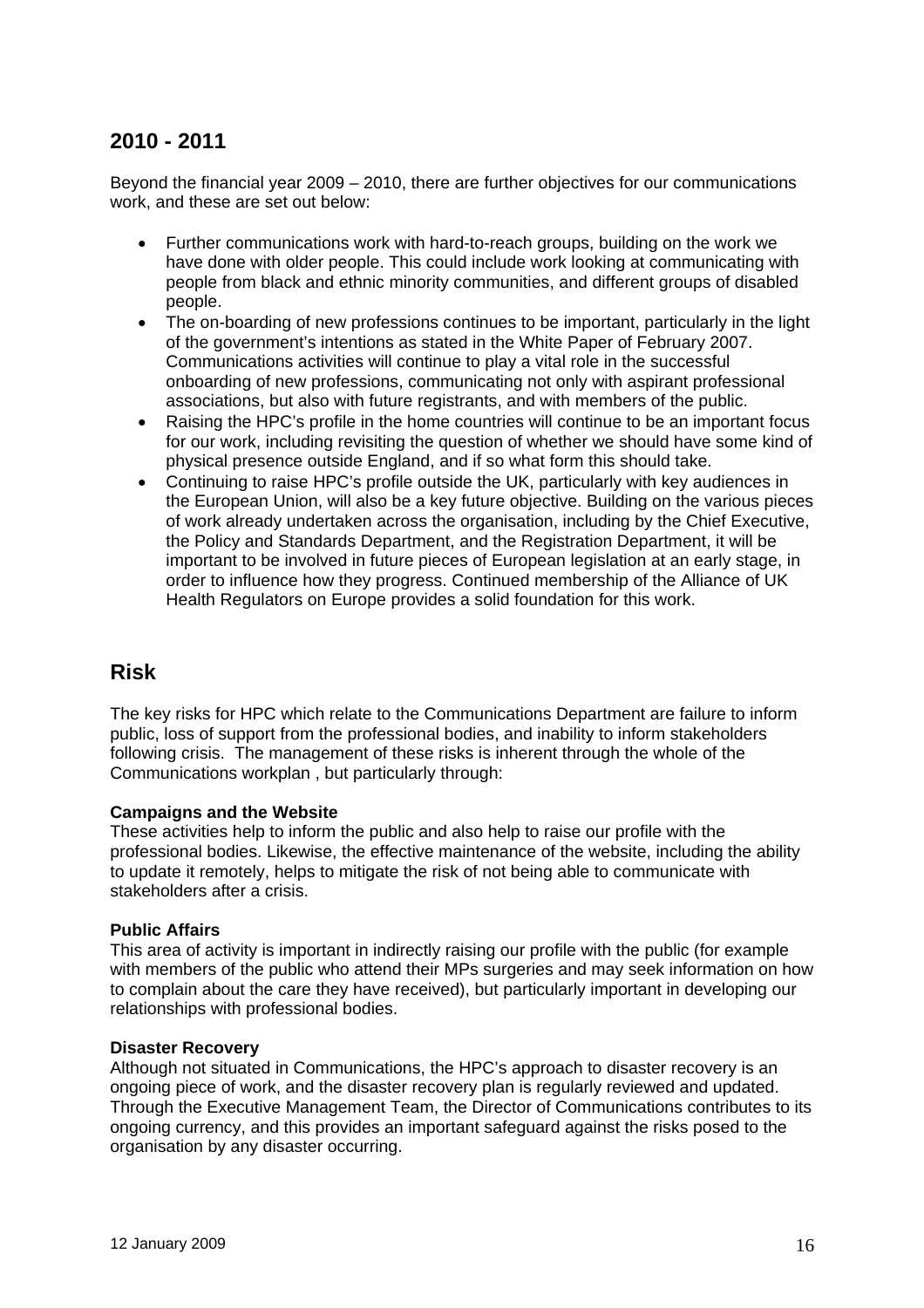# **Health Professions Council Communications Strategy 2007- 2011**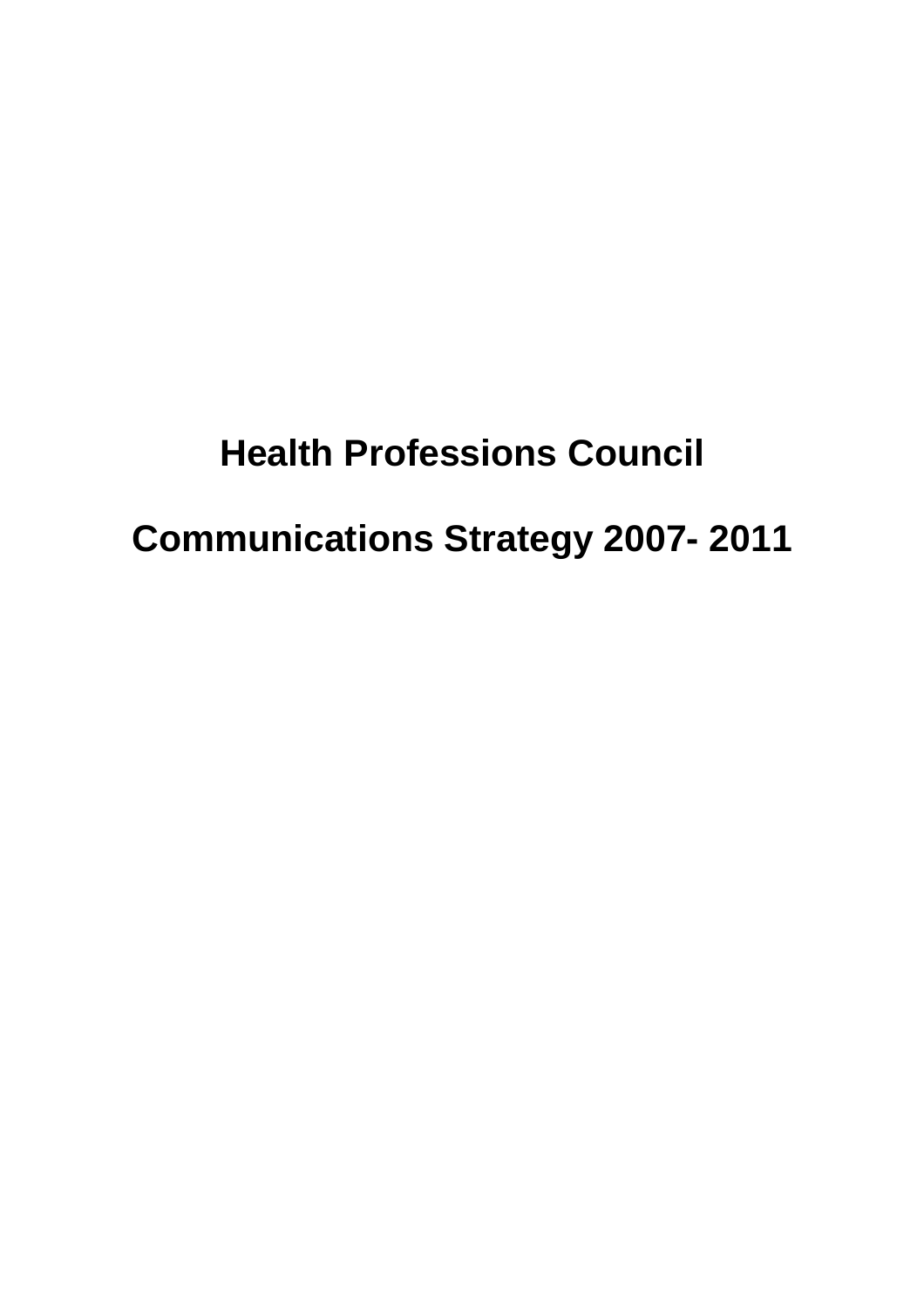## **Contents**

| $1 \quad \blacksquare$ |  |
|------------------------|--|
| 2                      |  |
| 3                      |  |
| $\overline{4}$         |  |
| 5                      |  |
| 6                      |  |
| $\overline{7}$         |  |
| 9                      |  |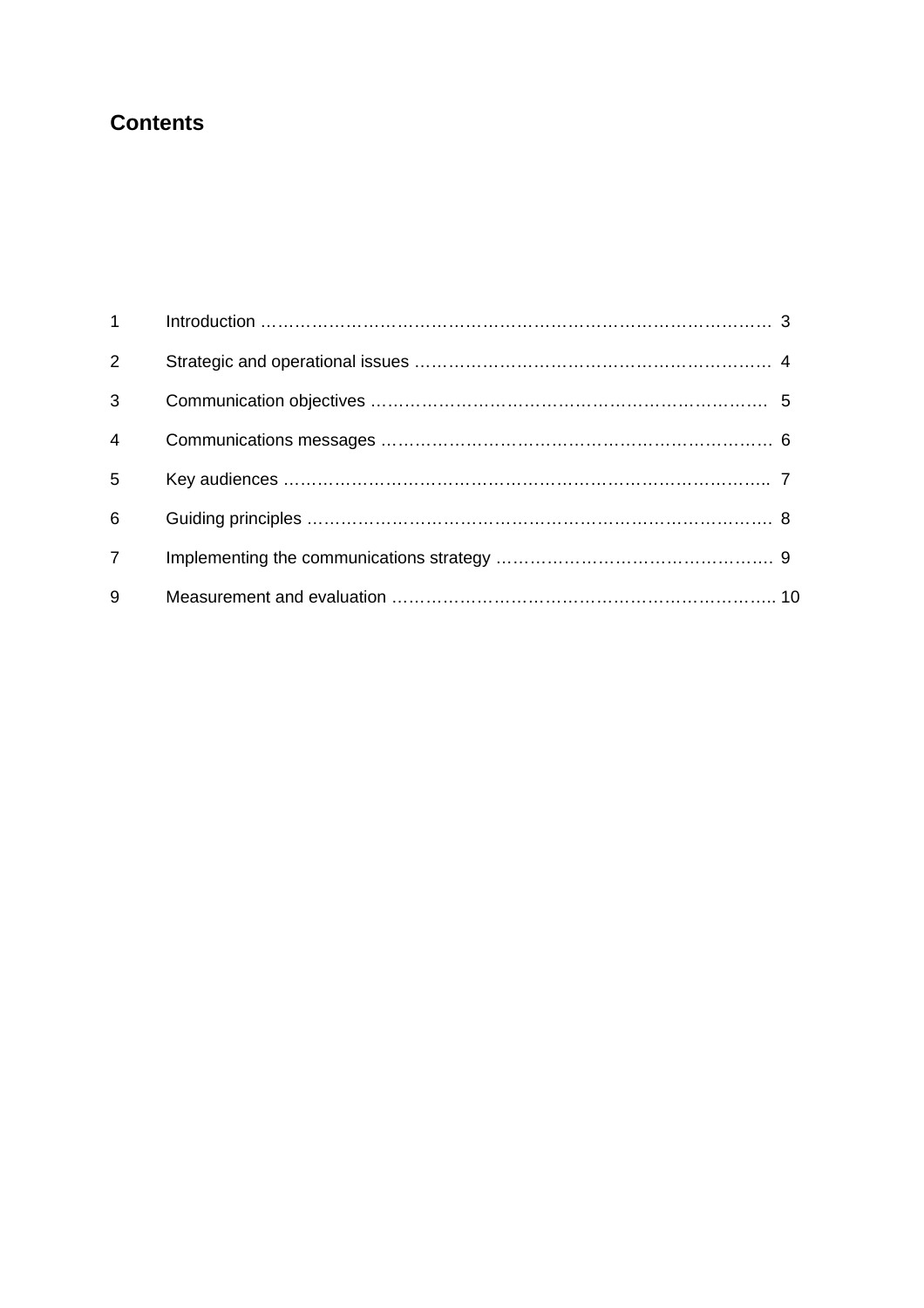## **1 Introduction**

Good communication is essential for the HPC to engage effectively with its audiences and to fulfil its primary role of protecting the public. As a regulator of healthcare professionals, it is important that we tell the public about our role in protecting their health, inform and educate our registrants as to the benefits of regulation and what we require of them and communicate our successes to stakeholders.

Much has already been achieved. The research undertaken by MORI in 2005 provided a valuable insight into the perceptions, needs and priorities of the public and our registrants. We have worked to increase public and professional awareness of our role. In particular, our activity has focused on explaining to members of the public what registration means, our powers to protect common professional titles and the importance of checking that health professionals are registered.

The 2007 - 2011 communications strategy aims to build on this work, actively seeking to promote the core work of the Council and its Committees. It covers the period from now until the next Department of Health review of regulation in 2011 (as indicated in the Foster Report) and is intended to provide focus and support for the objectives and priorities set out in the HPC's Strategy.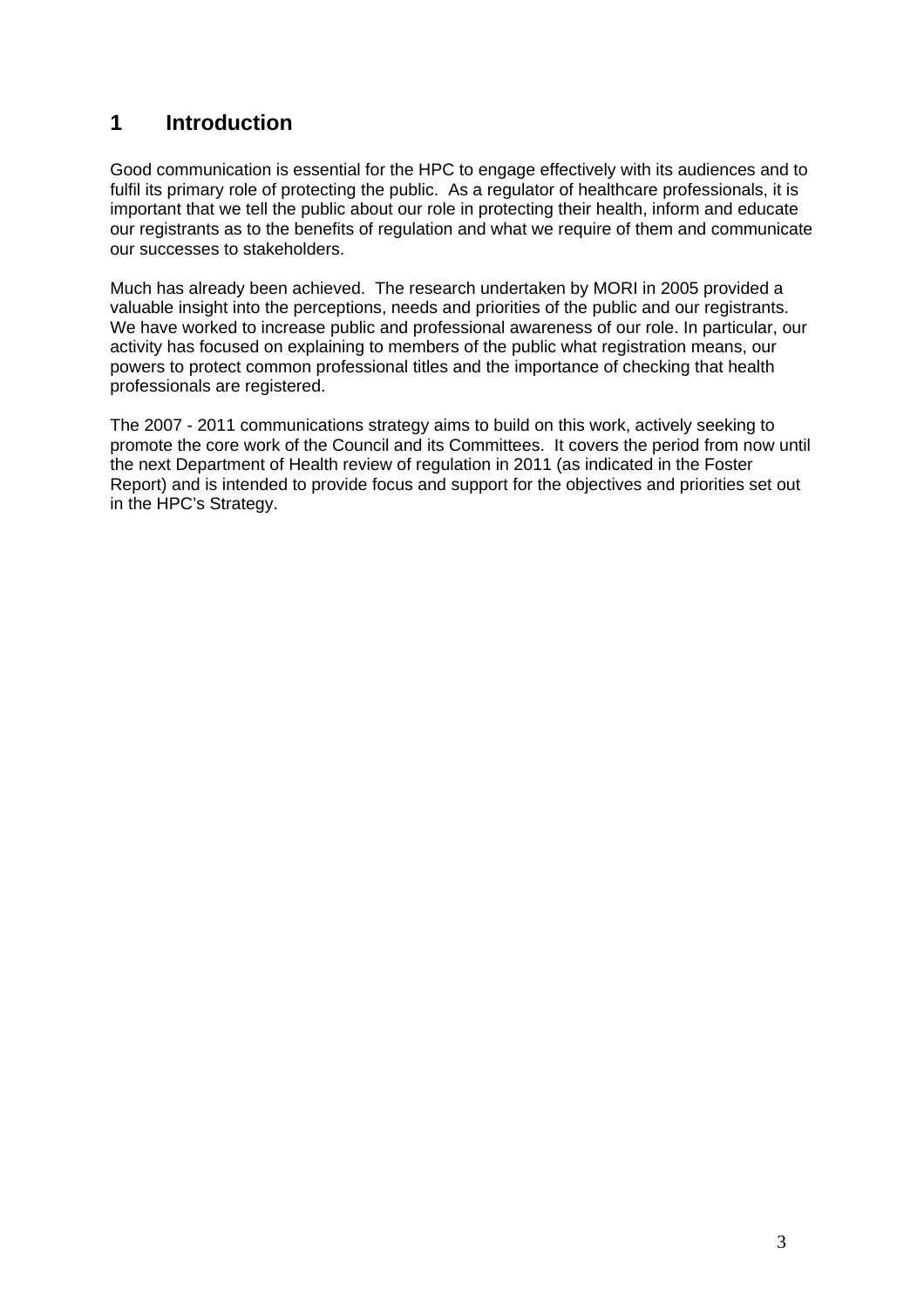## **2 Strategic and operational activities**

The HPC's strategy, set out in the Strategic Intent is "to continually improve the organisation, influence the regulatory agenda and promote best practices."

In addition to this, there are a number of strategic and operational activities highlighted in the Strategic Intent. These include developing our home country engagement, undertaking continuing professional development audits and proactive regulation of aspirant groups. In addition to this, the organisation is committed to developing online facilities to improve our service to registrants.

The White Paper, issued in February 2007, sets out the Government's vision for the future of healthcare regulation and impacts on the working of the organisation in a number of ways, in particular its corporate governance arrangements and the intention to regulate new professions, for example applied psychologists, counsellors and psychotherapists.

The communications strategy will seek to drive and deliver these activities and the work of the Council and its committees through the actions set out in the annual workplan.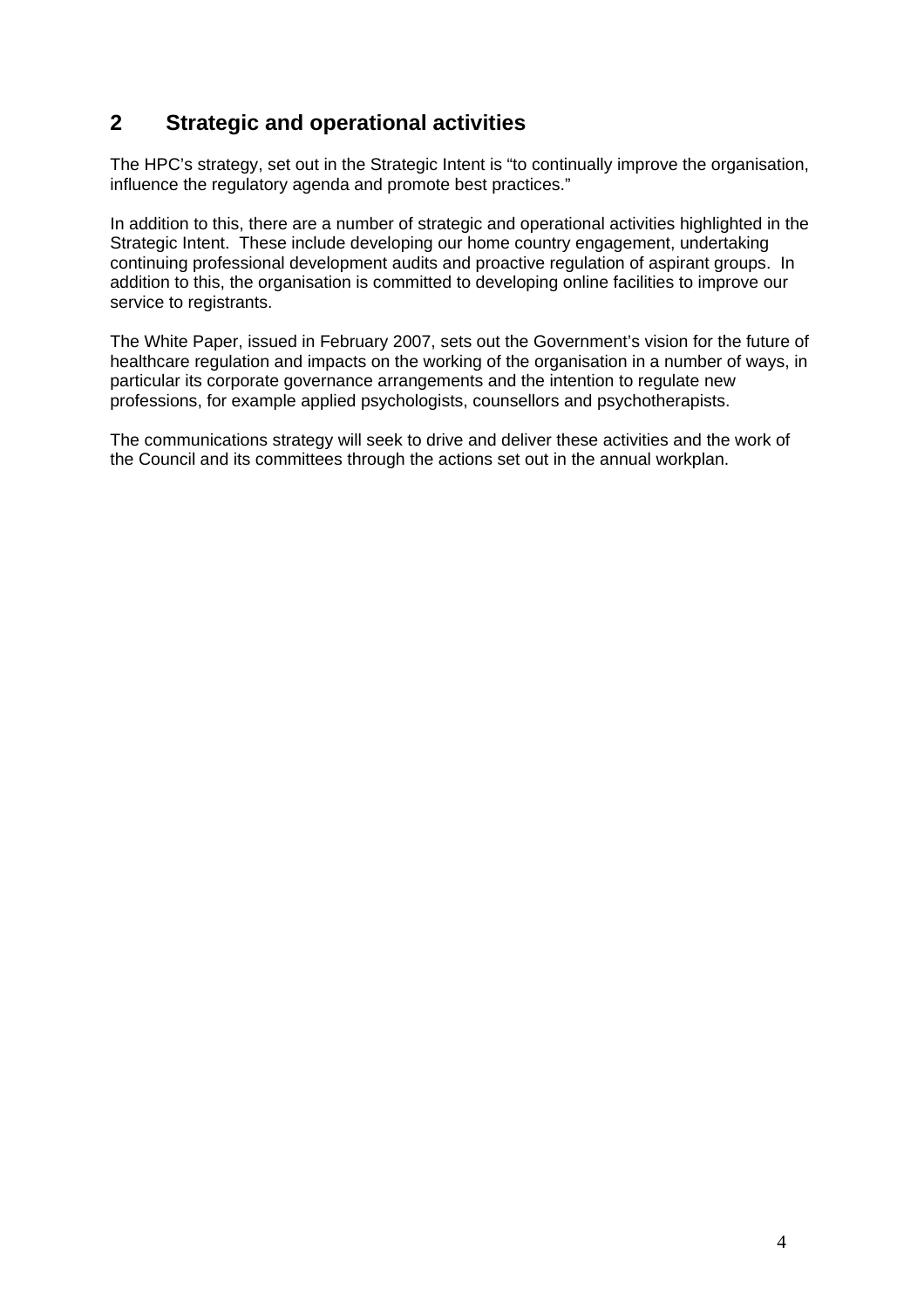## **3 Communications objectives**

The overarching objective of the communications strategy is set out in Article 3 (13) of the Health Professions Order (2001) which states

• The Council shall inform and educate registrants, and shall inform the public, about its work

The main purpose of the communications strategy is to directly implement this objective and we will aim to do this with the following five objectives:

- 1. To raise awareness and understanding of the HPC's role in regulation across all our audiences
- 2. To extend our reach to the public enabling them to access easily information about the HPC
- 3. To influence the regulatory agenda through ongoing dialogue and engagement with key stakeholders
- 4. To engage with our registrants to ensure they understand the benefits of regulation, the work of the Council and what is required of them
- 5. To further strengthen and ensure effective internal communications within the organisation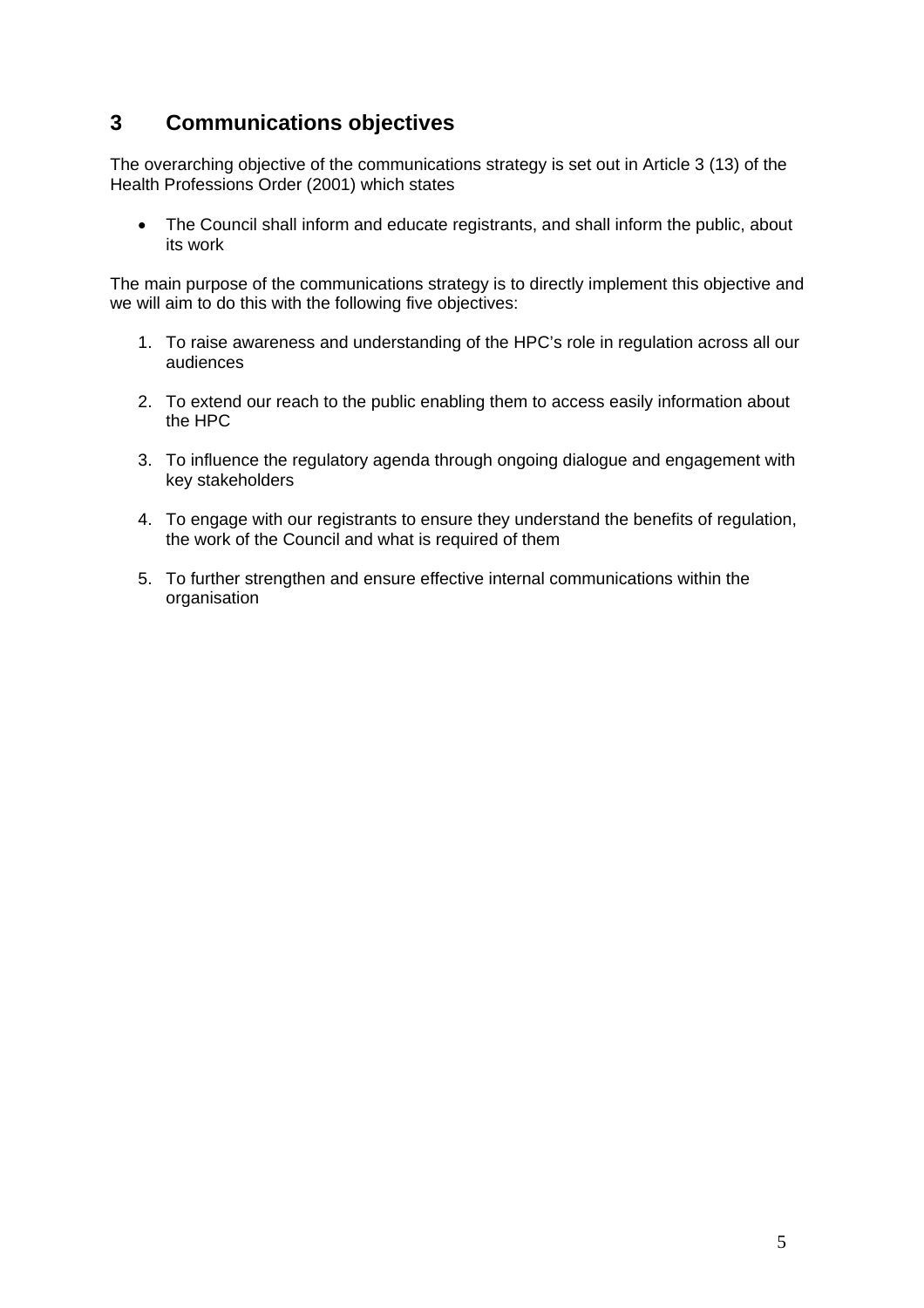## **4 Communications messages**

In all our communication activities we will promote the following core messages to all our audiences:

- The HPC's primary role is to protect the public
- We are a multi-professional regulator, regulating 175,000 health professionals from radiographers to physiotherapists, paramedics to biomedical scientists, dietitians to podiatrists
- We protect the public by setting standards of education, conduct and performance for the health professionals we regulate, by dealing with complaints and by ensuring that health professionals who do not meet our standards are held to account
- We are a modern, efficient and effective regulator which aims to be at the forefront of professional regulation
- We actively contribute to the health regulation agenda and promote good practice and standards

These core messages are not fixed and can be modified in line with changes in the organisation and its strategic intent.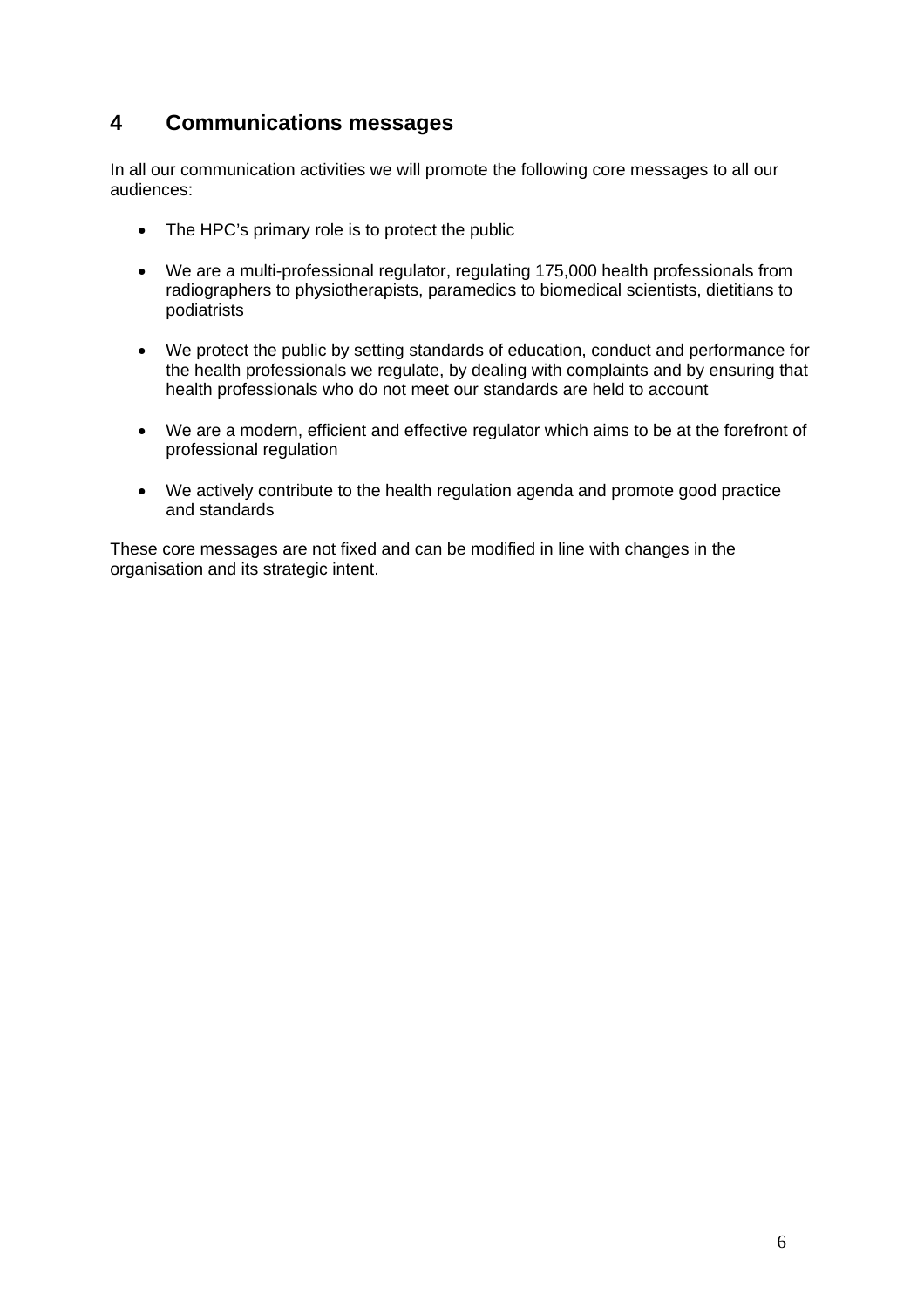## **5 Key audiences**

 $\blacksquare$ 

It is important that we communicate our messages efficiently and effectively with all our audiences and the table below sets out the different people with whom we need to communicate.

 $\overline{\phantom{a}}$ 

These key audiences have been drawn from the full list of stakeholders set out in the HPC's Strategic Intent.

| Public              | Members of the public<br>٠<br>Patient groups<br>$\bullet$<br><b>Consumer associations</b><br>$\bullet$<br>Referrers<br>$\bullet$<br>Clients and service users<br>$\bullet$                                                                                                                                                                                                 |
|---------------------|----------------------------------------------------------------------------------------------------------------------------------------------------------------------------------------------------------------------------------------------------------------------------------------------------------------------------------------------------------------------------|
| Registrants         | <b>Existing registrants</b><br>٠<br>New registrants<br>$\bullet$<br>Prospective registrants<br>$\bullet$                                                                                                                                                                                                                                                                   |
| <b>Stakeholders</b> | Parliamentarians from the four home countries<br>$\bullet$<br>Professional bodies<br>$\bullet$<br><b>Employers</b><br>$\bullet$<br>Other regulators<br>$\bullet$<br><b>Trade Unions</b><br>$\bullet$<br><b>Higher Education Institutions</b><br>$\bullet$<br>Other education providers and education organisations<br>$\bullet$<br>Other health organisations<br>$\bullet$ |
| Internal            | <b>Employees</b><br>٠<br><b>Partners</b><br>Council                                                                                                                                                                                                                                                                                                                        |

٦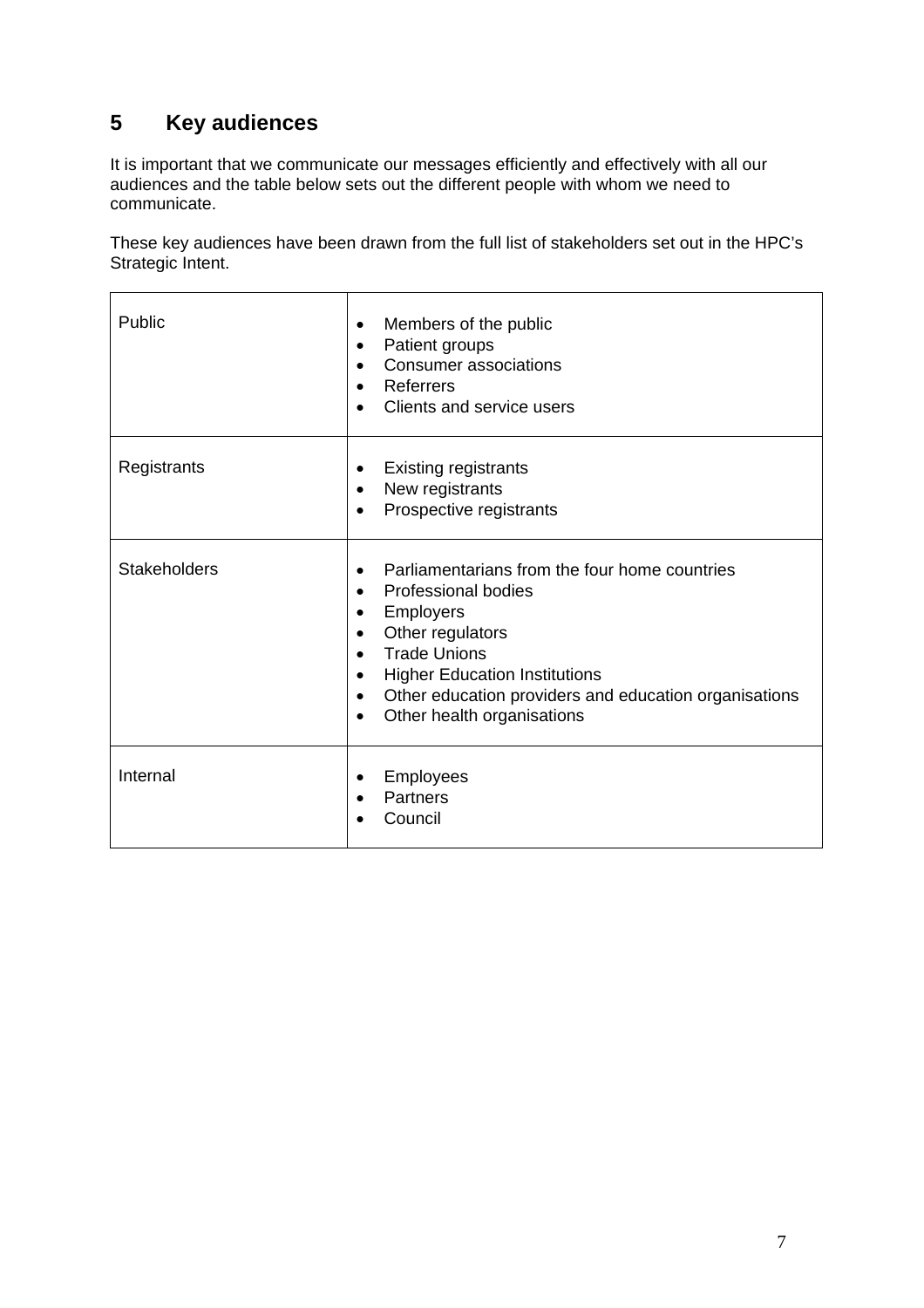## **6 Guiding principles and communication values**

The HPC uses six guiding principles which are set out in the Strategic Intent:

- protect the public
- communicate and respond
- work collaboratively
- be transparent
- provide value for money and audit
- and deliver a high quality service

The communications strategy and workplan will adhere to these principles and will ensure that all our published communication will be

- Accessible
- Accurate
- Clear
- Honest
- Open and transparent
- Professional
- Timely
- In accordance with the HPC's house style and visual identity
- Meet Plain English guidelines where applicable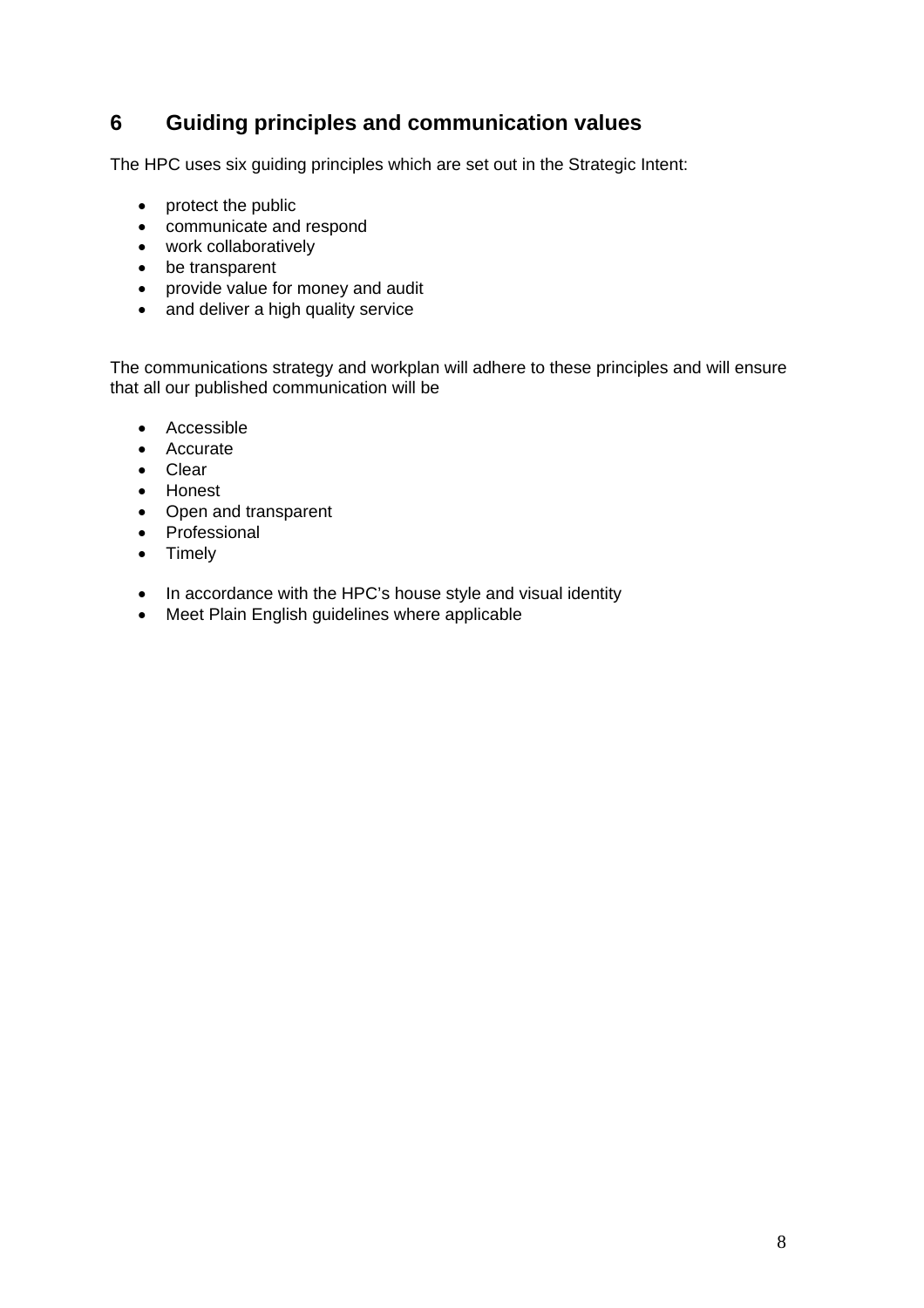## **7 Implementing the communications strategy**

The Communications Department and Council will be supported in the delivery of the communications strategy by the Communications Committee which exists to

- oversee the implementation of the communications strategy
- monitor the delivery and evaluate the effectiveness of the strategy
- advise the Council on the strategy

It should be recognised that whilst the communications strategy is the primary contributor to delivering recognition for the HPC, the consistent high quality delivery of operations and activities is also an essential factor in how the organisation is perceived by its key audiences.

The Communications Department is responsible for the day to day management of the strategy and its related annual workplan, however, the success of the strategy also rests with the Council and Executive.